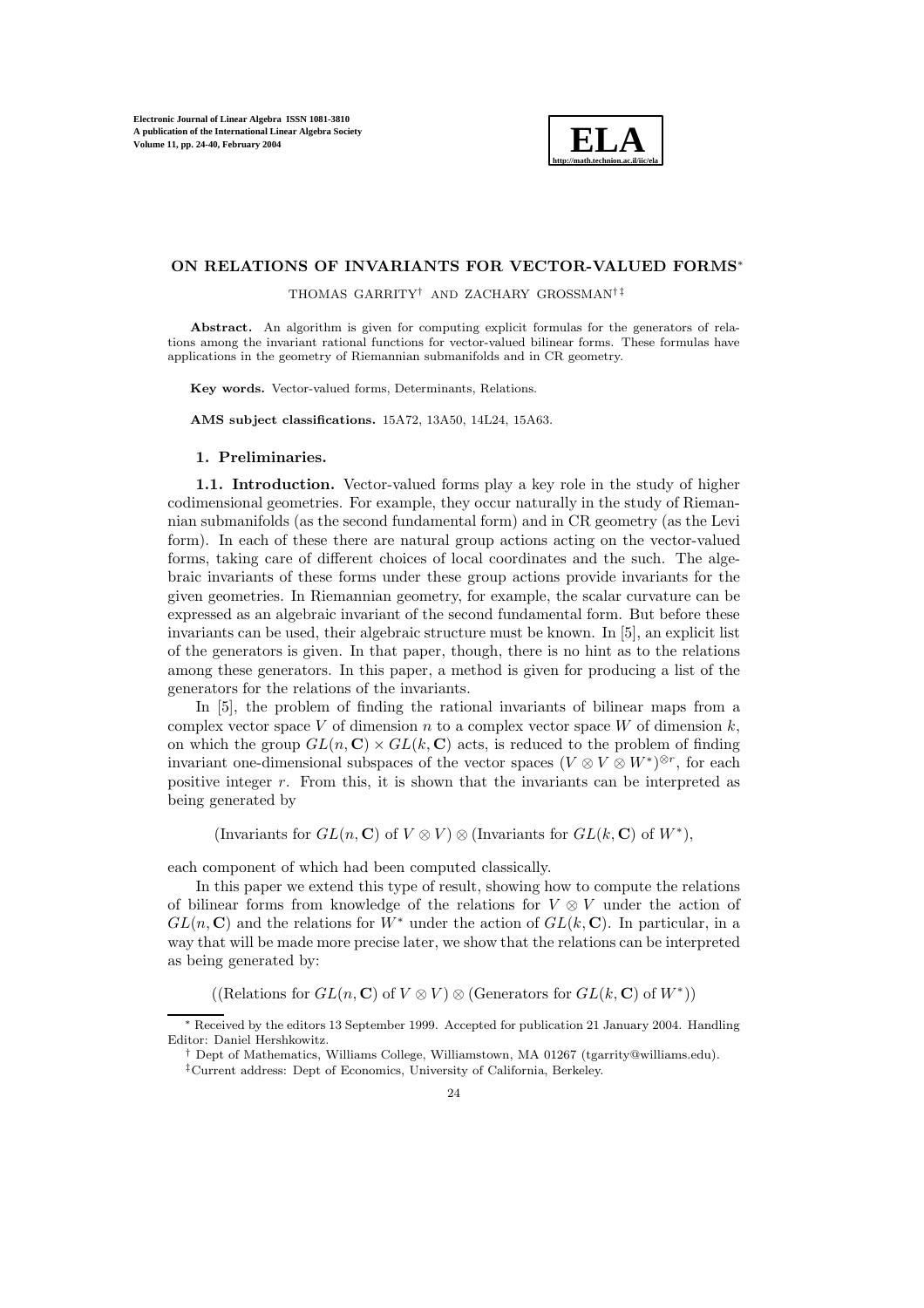

On Relations of Invariants for Vector-valued Forms 25

 $\oplus ((\text{Generators for } GL(n, \mathbf{C}) \text{ of } V \otimes V) \otimes (\text{Relations for } GL(k, \mathbf{C}) \text{ of } W^*)),$ 

each component of which is known classically. While this paper concentrates on the case when  $GL(n, \mathbb{C})$  acts on the vector space V and  $GL(k, \mathbb{C})$  acts on W, the techniques that we use are applicable for when  $G$  and  $H$  are any completely reducible Lie groups acting on the vector spaces  $V$  and  $W$ , respectively. When the bilinear form is the second fundamental form of Riemannian geometry, then  $G$  is the orthogonal group  $O(n)$  and H is the orthogonal group  $O(k)$ . In CR geometry, when the bilinear form is the Levi form, then  $G = GL(n, \mathbb{C})$ , but now  $H = GL(k, \mathbb{R})$ .

In sections 1.2 through 1.4, we set up our basic notation. Section 2 recalls how to compute the invariants of bilinear forms. Section 3 recalls the classically known relations for invariants of the general linear group. While well-known, we spend time on writing these relations both in the bracket notation for vectors and in the tensor language that we are interested in. Section 4 gives the relations among the invariant one dimensional subspaces of  $(V \otimes V \otimes W^*)^{\otimes r}$ , for each positive integer r. This is the key step in this paper. The key proof will be seen to be not hard, reflecting the fact that the difficulty in this paper is not the proofs but the finding of the correct statements and correct formulations of the theorems. Section 5 gives a concrete example of a relation from section 4. Section 6 finally deals with the finding the relations of the invariants for vector-valued bilinear forms. Section 7 gives concrete, if not painful, examples and discusses some geometric insights behind some of the computed invariants and relations. Section 8 closes with some further questions.

It appears that the closest earlier work to this paper is in the study of the invariants of  $n \times n$  matrices (see [4] and [10]), but the group actions are different in this case and links are not apparent. For general background in invariant theory, see [3], [9], [11] or [13].

**1.2. Vector-valued forms.** For the rest of this paper, let  $V$  be a complex  $n$ dimensional vector space and  $W$  be a complex  $k$ -dimensional vector space. We are concerned with the vector space  $Bil(V, W)$ , the space of bilinear maps from  $V \times V$ to W. Each such bilinear map is an element of  $V^* \otimes V^* \otimes W$ , where  $V^*$  is the dual space of V. The group  $Aut(V) \times Aut(W)$  acts on  $Bil(V, W)$  by

$$
gb(x, y) = pb(a^{-1}x, a^{-1}y)
$$

for all  $q = (a, p) \in Aut(V) \times Aut(W)$ ,  $b \in Bil(V, W)$ , and  $x, y \in V$ . Stated differently, we define  $q_b$  so that the following diagram commutes:

$$
\begin{array}{ccc}\n & V \times V & \stackrel{b}{\rightarrow} & W \\
a \times a & \downarrow & & \downarrow p \\
 & V \times V & \stackrel{\rightarrow}{gb} & W\n\end{array}
$$

As mentioned in the introduction, the results of this paper (and the results in [5]) also work for completely reducible subgroups of  $Aut(V)$  and  $Aut(W)$ , though for simplicity, we restrict our attention to the full groups  $Aut(V)$  and  $Aut(W)$ , which of course are isomorphic to  $GL(n, \mathbb{C})$  and  $GL(k, \mathbb{C})$ .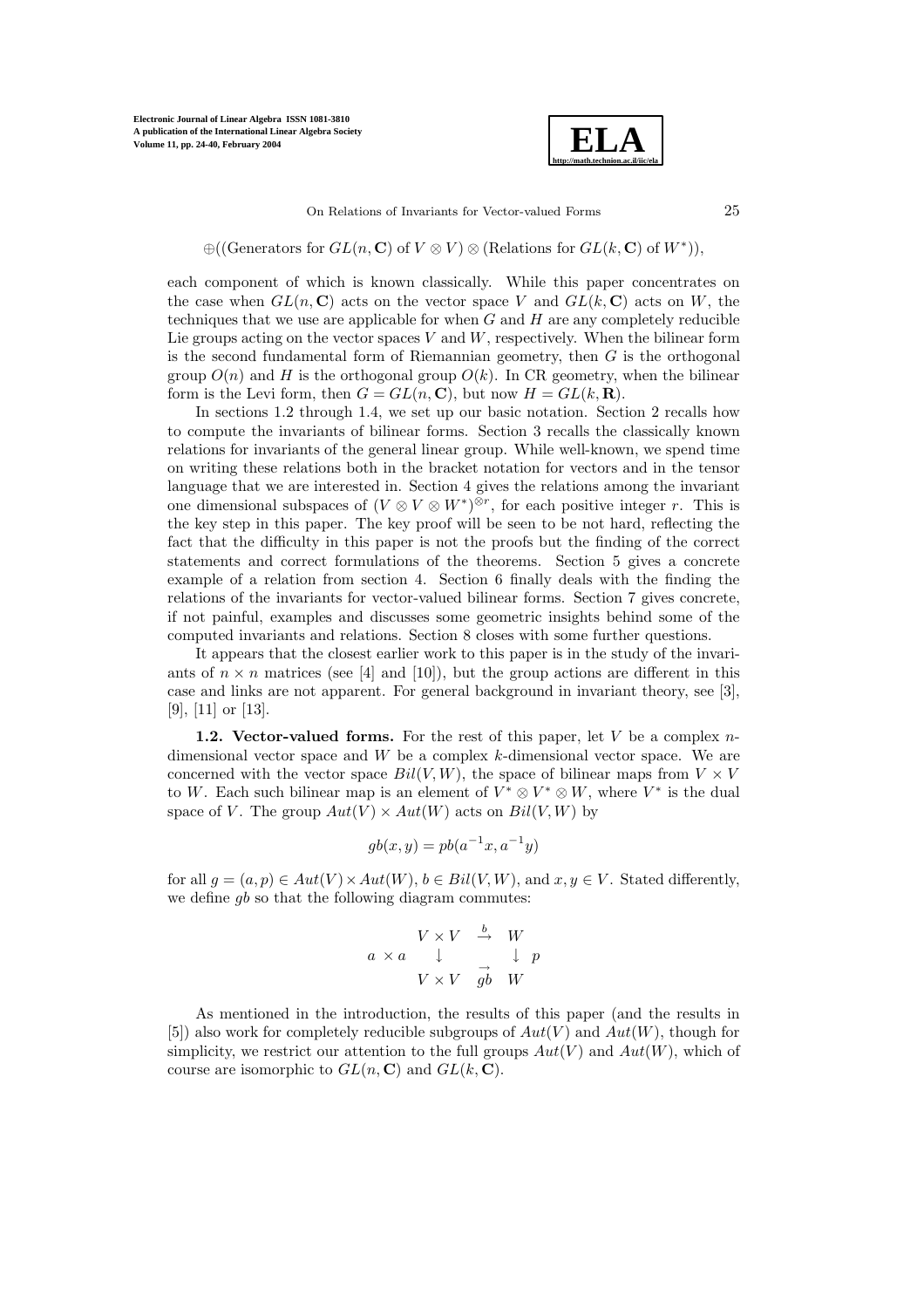

**1.3. Invariants.** Let G be a group that acts linearly on a complex vector space  $V$ . A function

$$
f:V\to\mathbb{C}
$$

is a (relative) invariant if for all  $q \in G$  and all  $v \in V$ , we have

$$
f(gv) = \chi(g)f(v),
$$

where  $\chi : G \to \mathbb{C} - \{0\}$  is a homomorphism (i.e.  $\chi$  is an abelian character for the group G). We call  $\chi$  the *weight* of the invariant. Note that the sum of two invariants of the same weight is another invariant. Thus the invariants of the same weight will form in natural way a vector space.

As seen in [3] on pp. 5-9, every rational invariant is the quotient of polynomial invariants, every polynomial invariant is the sum of homogeneous polynomial invariants, every degree r homogeneous polynomial corresponds to an invariant r-linear function on the Cartesian product  $V^{\times r}$  and every invariant r-linear function on  $V^{\times r}$ corresponds to an invariant linear function on the r-fold tensor product  $V^{\otimes r}$ . Thus to study rational invariants on V we can concentrate on understanding the invariant one-dimensional subspaces on  $V^{*\otimes r}.$ 

Let  $\mathbb{C}[V]$  be the algebra of polynomial functions on V and let  $\mathbb{C}[V]^G$  denote the algebra of the polynomials invariant under the action of G. In general, the goal of invariant theory is to find a list of generators of algebra  $\mathbb{C}[V]^G$  (a "First Fundamental Theorem"), a list of generators of the relations of these generators (a "Second Fundamental Theorem") and then relations of relations, etc. A full such description is the syzygy of  $\mathbb{C}[V]^{G}$ .

By the above, we need to find the homogeneous polynomials in  $\mathbb{C}[V]^G$ . Since the homogeneous polynomials of degree r in  $\mathbb{C}[V]$  are isomorphic to symmetric tensors in  $V^{*\odot r}$ , we need to find the invariant one-dimensional subspaces of  $V^{*\odot r}$ . Now, if G acts on V, it will act on  $V^{* \otimes r}$ . Suppose we have all invariant one-dimensional subspaces on  $V^{* \otimes r}$ . Then we can easily recover all invariant one-dimensional subspaces on  $V^{* \otimes r}$ . by the symmetrizing map from  $V^{* \otimes r}$  to  $V^{* \odot r}$ . This is the procedure we will use.

We are interested in rational invariants for the vector space  $Bil(V, W)$  under the group action of  $Aut(V) \times Aut(W)$ . Thus we are interested in rational invariants for the vector space  $Bil(V, W)$ . Hence the vector space we are interested in is  $V^* \otimes V^* \otimes W$ under the group action of  $Aut(V) \times Aut(W)$ , which we will see means that we are interested initially in the invariant one-dimensional subspaces of  $(V \otimes V \otimes W^*)^{\otimes r}$  for each r and finally in the invariant one-dimensional subspaces of  $(V \otimes V \otimes W^*)^{\odot r}$ .

**1.4. Indicial notations.** The following permutation notation will be used heavily throughout this paper. For any positive integer  $m$ , define the permutation symbol  $\varepsilon^{i_1 i_2 \dots i_m}$  to be equal to 1 if  $i_1 i_2 \dots i_m$  is an even permutation of  $1, 2, \dots, m$ , to be equal to  $(-1)$  if it is an odd permutation, and to be equal to 0 otherwise. To indicate the product of  $d$  (where  $d$  is a positive integer) such symbols for any permutation  $\sigma \in S_{dm}$ , we use the shorthand notation

$$
\varepsilon^{I}(m, dm, \sigma) = \varepsilon^{i_{\sigma(1)}\ldots i_{\sigma(m)}} \varepsilon^{i_{\sigma(m+1)}\ldots i_{\sigma(2m)}} \cdots \varepsilon^{i_{\sigma(dm-m+1)}\ldots i_{\sigma(dm)}}.
$$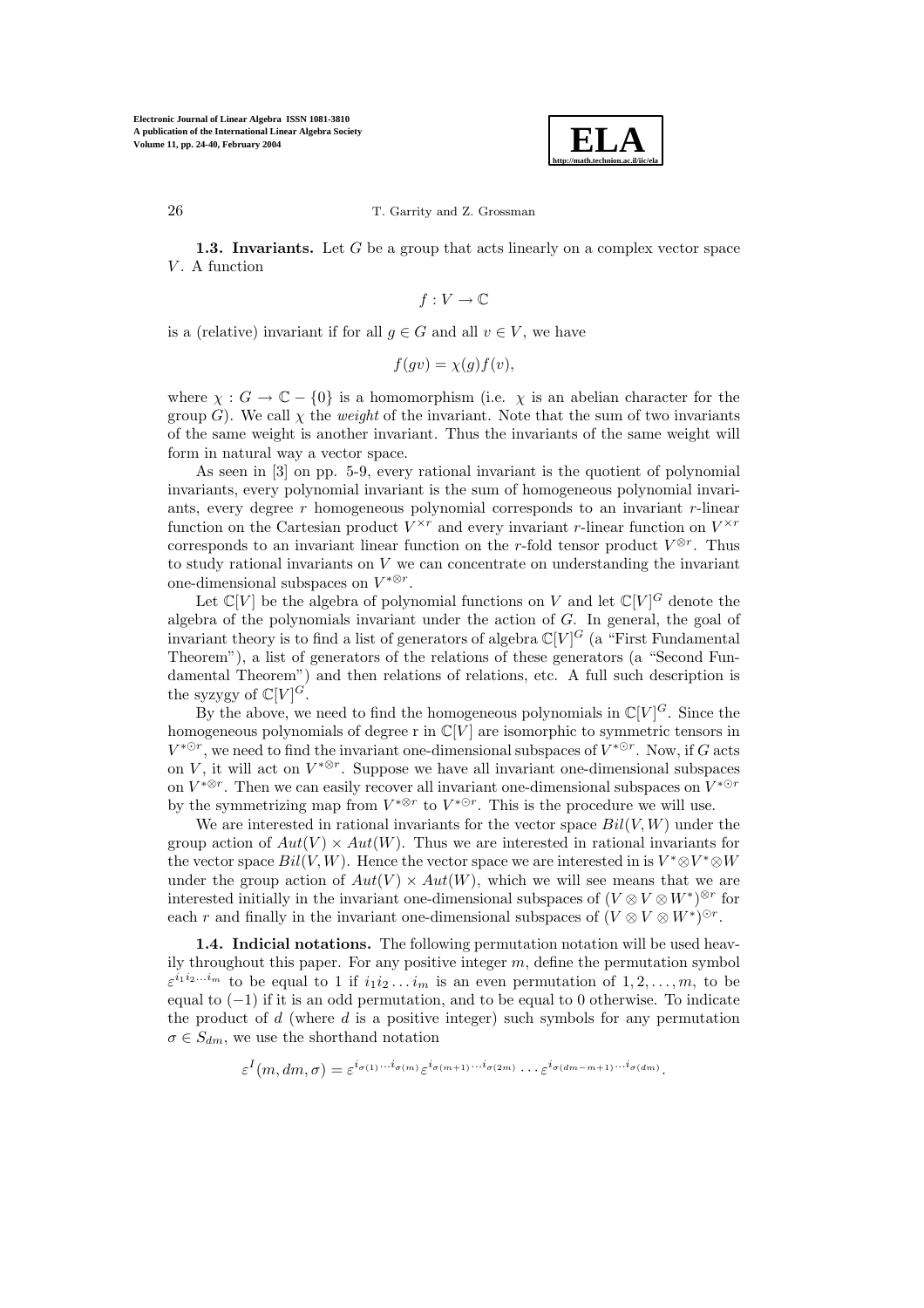

The symbols  $\varepsilon_{i_1i_2...i_m}$  and  $\varepsilon_I(m, dm, \sigma)$  are defined in a similar manner. The Einstein summation notation will be used. Thus whenever a superscript and a subscript appear in the same term, this means sum over that term.

As an example of the notation, let  $V$  be a two dimensional vector space with the basis  $\{e_1, e_2\}$ . Then  $\varepsilon^I(2, 2, \text{identity})e_{i_1} \otimes e_{i_2}$  denotes the following summation of two-tensors from  $V \otimes V$ :

$$
\varepsilon^{I}(2,2,\text{identity})e_{i_{1}} \otimes e_{i_{2}} = \varepsilon^{11}e_{1} \otimes e_{1} + \varepsilon^{12}e_{1} \otimes e_{2}
$$

$$
+ \varepsilon^{21}e_{1} \otimes e_{2} + \varepsilon^{22}e_{2} \otimes e_{2}
$$

$$
= e_{1} \otimes e_{2} - e_{2} \otimes e_{1}
$$

$$
= e_{1} \wedge e_{2}
$$

A slightly more complicated example is  $\varepsilon^I(2, 4$ , identity) $e_{i_1} \otimes e_{i_2} \otimes e_{i_3} \otimes e_{i_4}$ . In  $\varepsilon^{i_1 i_2, i_3, i_4}$ , each  $i_m$  can be either a 1 or a 2. Thus there are  $2^4$  terms being summed. But whenever at least three of the  $i_m$  are a 1 or 2, the corresponding term is zero. Hence there are really only six terms making up  $\varepsilon^I(2, 4)$ , identity) $e_{i_1} \otimes e_{i_2} \otimes e_{i_3} \otimes e_{i_4}$ . We have

$$
\varepsilon^{I}(2, 4, \text{identity})e_{i_{1}} \otimes e_{i_{2}} \otimes e_{i_{3}} \otimes e_{i_{4}} = \varepsilon^{11}\varepsilon^{22}e_{1} \otimes e_{1} \otimes e_{2} \otimes e_{2}
$$
  
\n
$$
+ \varepsilon^{12}\varepsilon^{12}e_{1} \otimes e_{2} \otimes e_{1} \otimes e_{2}
$$
  
\n
$$
+ \varepsilon^{12}\varepsilon^{12}e_{1} \otimes e_{2} \otimes e_{2} \otimes e_{1}
$$
  
\n
$$
+ \varepsilon^{21}\varepsilon^{12}e_{2} \otimes e_{1} \otimes e_{1} \otimes e_{2}
$$
  
\n
$$
+ \varepsilon^{21}\varepsilon^{21}e_{2} \otimes e_{1} \otimes e_{2} \otimes e_{1}
$$
  
\n
$$
+ \varepsilon^{22}\varepsilon^{11}e_{2} \otimes e_{2} \otimes e_{1} \otimes e_{1}
$$
  
\n
$$
= e_{1} \otimes e_{2} \otimes e_{1} \otimes e_{2}
$$
  
\n
$$
- e_{1} \otimes e_{2} \otimes e_{2} \otimes e_{1}
$$
  
\n
$$
- e_{2} \otimes e_{1} \otimes e_{2} \otimes e_{1}
$$
  
\n
$$
+ e_{2} \otimes e_{1} \otimes e_{2} \otimes e_{1}
$$
  
\n
$$
= (e_{1} \wedge e_{2}) \otimes (e_{1} \wedge e_{2}).
$$

We will see in section three that this will be the invariant on four vectors  $\mathbf{v}_1, \mathbf{v}_2, \mathbf{v}_3, \mathbf{v}_4$ corresponding to the product of determinants:

$$
[\mathbf{v}_1,\mathbf{v}_2][\mathbf{v}_3,\mathbf{v}_4].
$$

One more example that we will use later. Consider  $\varepsilon^I(2, 4, (23))e_{i_1}\otimes e_{i_2}\otimes e_{i_3}\otimes e_{i_4}$ . All we need to do is to flip, in the above formulas,  $i_2$  with  $i_3$  in the  $\varepsilon^{i_1 i_2, i_3, i_4}$ . Thus

$$
\varepsilon^{I}(2,4,(23)e_{i_1}\otimes e_{i_2}\otimes e_{i_3}\otimes e_{i_4} = \varepsilon^{12}\varepsilon^{12}e_1\otimes e_1\otimes e_2\otimes e_2
$$
  
\n
$$
+ \varepsilon^{11}\varepsilon^{22}e_1\otimes e_2\otimes e_1\otimes e_2
$$
  
\n
$$
+ \varepsilon^{12}\varepsilon^{21}e_1\otimes e_2\otimes e_2\otimes e_1
$$
  
\n
$$
+ \varepsilon^{21}\varepsilon^{12}e_2\otimes e_1\otimes e_1\otimes e_2
$$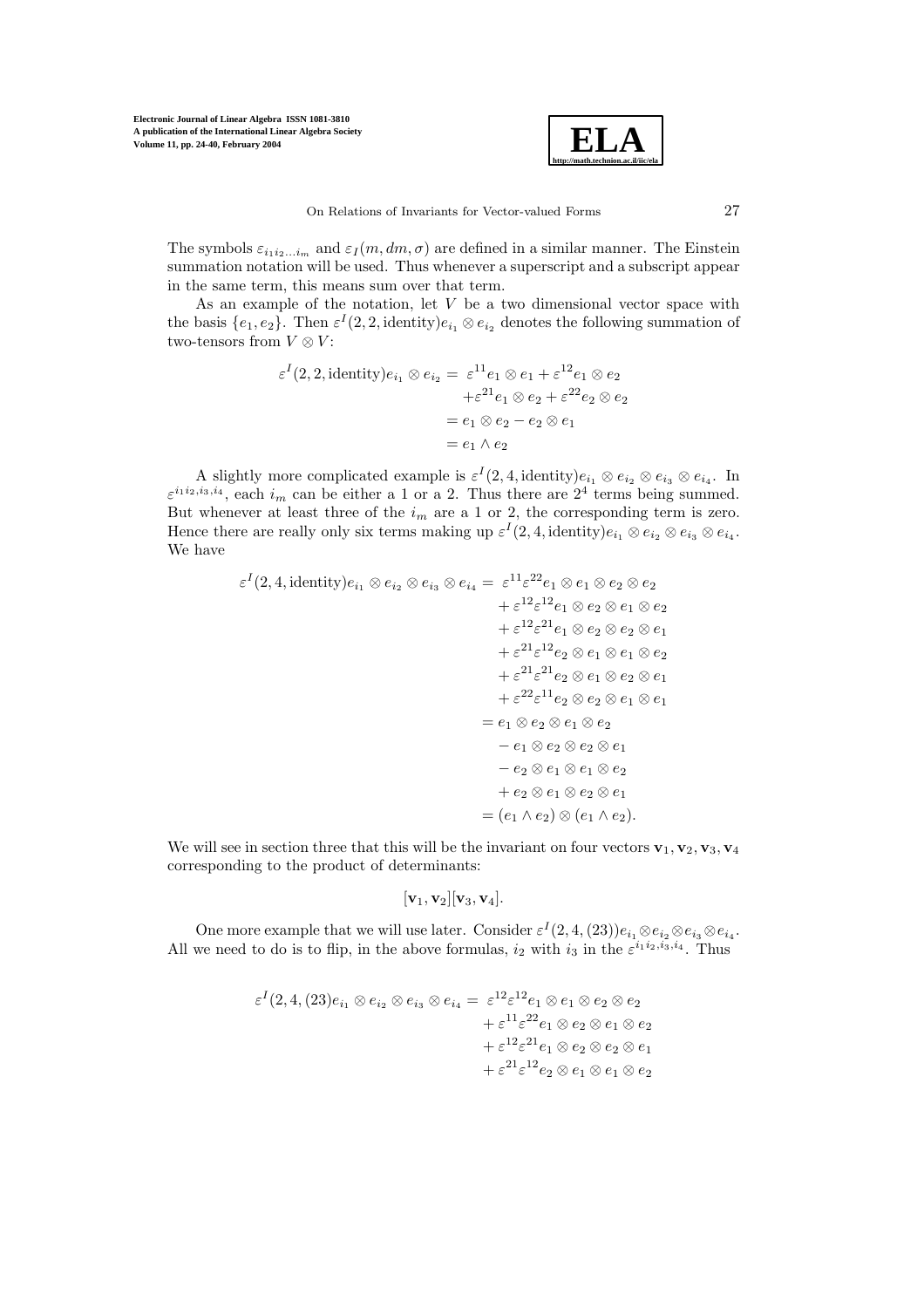

 $+ \varepsilon^{22} \varepsilon^{11} e_2 \otimes e_1 \otimes e_2 \otimes e_1$  $+ \varepsilon^{21} \varepsilon^{21} e_2 \otimes e_2 \otimes e_1 \otimes e_1$  $= e_1 \otimes e_1 \otimes e_2 \otimes e_2$  $-e_1 \otimes e_2 \otimes e_2 \otimes e_1$  $-e_2 \otimes e_1 \otimes e_1 \otimes e_2$  $+ e_2 \otimes e_2 \otimes e_1 \otimes e_1.$ 

In section three we will see that this will be the invariant on the four vectors  $\mathbf{v}_1, \mathbf{v}_2, \mathbf{v}_3, \mathbf{v}_4$  corresponding to the product of determinants:

$$
[\mathbf{v}_1,\mathbf{v}_3][\mathbf{v}_2,\mathbf{v}_4].
$$

**2. Generators for invariants of**  $Bil(V, W)$ **. This section is a quick review of** the notation and the results in [5], which we need for the rest of this paper.

Let  $e_1, \ldots, e_n$  and  $f_1, \ldots, f_k$  be bases for V and W and  $e^1, \ldots, e^n$  and  $f^1, \ldots, f^k$ be dual bases for  $V^*$  and  $W^*$ . The goal in [5] is to find the invariant one-dimensional subspaces of  $(V \otimes V \otimes W^*)^{\otimes r}$ , for each possible r. We will throughout regularly identify  $(V \otimes V \otimes W^*)^{\otimes r}$  with  $V^{\otimes 2r} \otimes (W^*)^{\otimes r}$ .

Let r be a positive integer such that n divides  $2r$  and k divides r. For any element  $\sigma$  in the permutation group  $S_{2r}$  and any element  $\eta$  in  $S_r$ , define

$$
v_{\sigma} = \varepsilon^{I}(n, 2r, \sigma)e_{i_1} \otimes \ldots \otimes e_{i_{2r}}
$$

and

$$
w^{\eta} = \varepsilon_J(k,r,\eta) f^{i_1} \otimes \ldots \otimes f^{i_r}.
$$

THEOREM 2.1. *Vector space*  $V^{\otimes 2r} \otimes (W^*)^{\otimes r}$  *has an invariant one-dimensional subspace if and only if* n *divides* 2r *and* k *divides* r*. Every invariant one-dimensional subspace is a linear combination of various*  $v_{\sigma} \otimes w^{\eta}$ , where  $\sigma$  *and*  $\eta$  *range through*  $S_{2r}$ *and* Sr*, respectively.*

For each r, denote the subspace generated by all of the various  $v_{\sigma} \otimes w^{\eta}$  in  $V^{\otimes 2r} \otimes$  $(W^*)^{\otimes r}$  by

$$
(V^{\otimes 2r}\otimes (W^*)^{\otimes r})_{\operatorname{inv}}.
$$

As shown in [5], for each r the corresponding weights are the same. Hence the sum of any two  $v_{\sigma} \otimes w^{\eta}$  spans another one-dimensional invariant subspace of  $V^{\otimes 2r} \otimes (W^*)^{\otimes r}$ . Thus, for each r,  $(V^{\otimes 2r} \otimes (W^*)^{\otimes r})_{inv}$  is the invariant subspace of  $V^{\otimes 2r} \otimes (W^*)^{\otimes r}$ under our group action.

Hence for each r, the theorem is giving us a spanning set for  $(V^{\otimes 2r} \otimes (W^*)^{\otimes r})_{inv}$ . Part of the goal of this paper is to produce an algorithm to find the relations among the elements for these spanning sets.

Let us put this into the language of bilinear forms, which will aid us later when we look at specific examples. By making our choice of bases, we can write each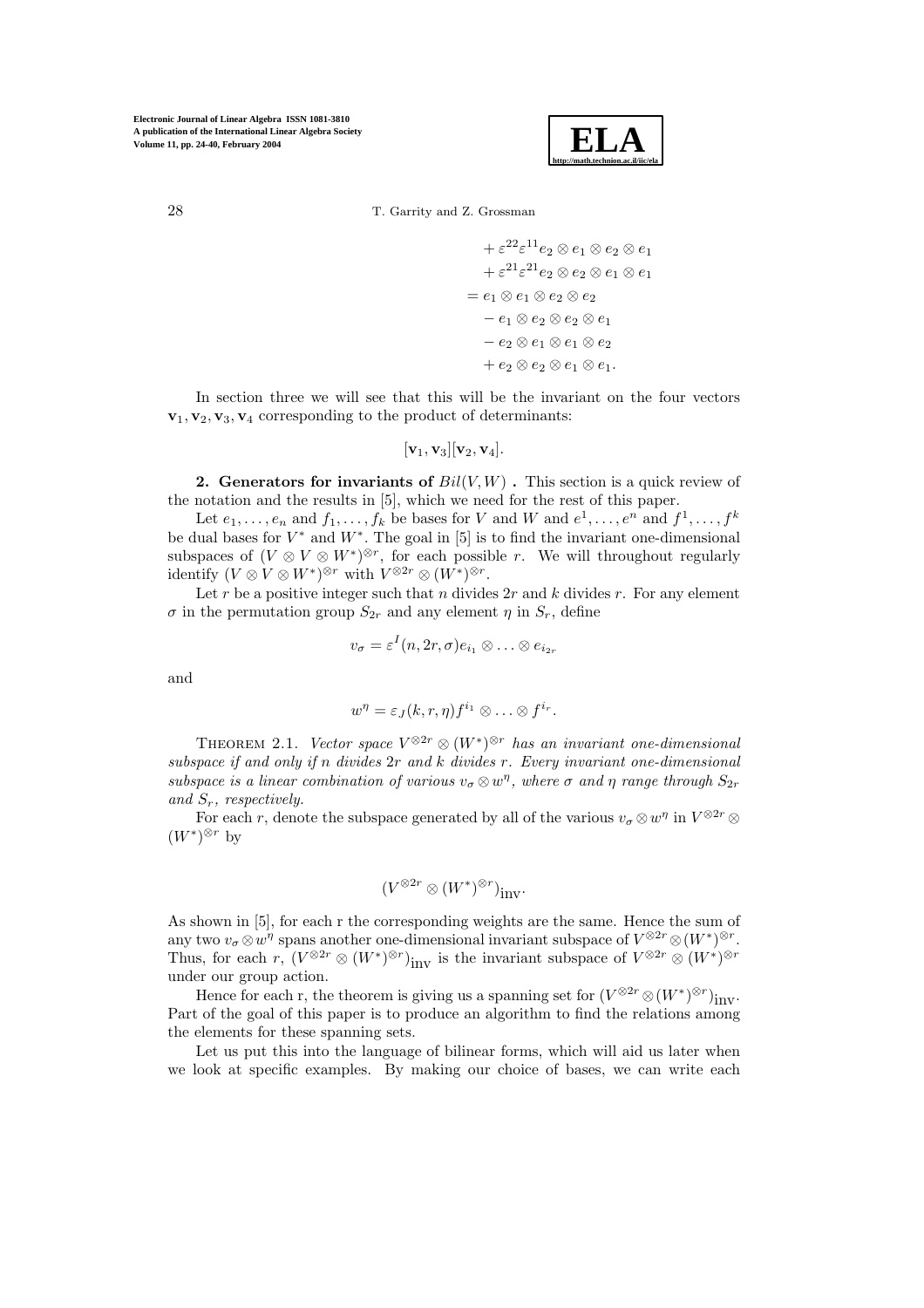

bilinear map from  $V \times V$  to W as a k-tuple of  $n \times n$  matrices  $(B^1, \ldots, B^k)$ , where each  $B^{\alpha} = (B^{\alpha}_{ij})$ . More precisely, if  $b \in \text{Bil}(V, W)$ , then  $B^{\alpha}_{ij} = f^{\alpha}b(e_i, e_j)$ . We can restate the above theorem in terms of the  $B_{ii}^{\alpha}$ .

Theorem 2.2. *There exists a nonzero homogeneous invariant of degree* r *on* Bil(V,W) *only if* n *divides* 2r *and* k *divides* r*. Further, every such homogeneous invariant is a linear combination of various*  $f_n^{\sigma}$ , where

$$
f_{\eta}^{\sigma} = \varepsilon^{I}(n, 2r, \sigma) \varepsilon_{J}(c, r, \eta) B_{i_1 i_2}^{j_1} \dots B_{i_{2r-1} i_{2r}}^{j_r}.
$$

Again, all of this is in [5].

For an example, let V have dimension two and W have dimension one. Let  $r = 1$ . Then our vector-valued form B can be represented either as a two form

$$
ae^1\otimes e^1+be^1\otimes e^2+ce^2\otimes e^1+de^2\otimes e^2
$$

or as a two by two matrix

$$
\left(\begin{array}{cc}a&b\\c&d\end{array}\right).
$$

We set

$$
v_{\sigma} = \varepsilon^{I}(2, 2, \text{identity})e_{i_1} \otimes e_{i_2} = e_1 \otimes e_2 - e_2 \otimes e_1.
$$

Since W has dimension one, we must have  $w^{\eta}$  be the identity. Then  $v_{\sigma} \otimes w^{\eta}$  acting on B will be

$$
b-c
$$

and is zero precisely when the matrix  $B$  is symmetric.

## **3. Relations among invariants for the general linear group.**

**3.1. Nontrivial relations.** For  $Gl(n, \mathbf{C})$  acting on a vector space V, classically not only are the invariants known, but also so are the relations. Everything in this section is well-known. We will first discuss the second fundamental theorem in the language of brackets, or determinants. This is the invariant language for which the second fundamental theorem is the most clear. We then will state the second fundamental theorem for the two cases that we need in this paper, namely for  $V \otimes V$  and  $W^*$ .

Let  $\mathbf{v}_1, \ldots, \mathbf{v}_n$  be n column vectors in  $\mathbf{C}^n$ . The general linear group  $Gl(n, \mathbf{C})$ acts on the vectors in  $\mathbb{C}^n$  by multiplication on the left. Classically, the *bracket* of the vectors  $\mathbf{v}_1,\ldots,\mathbf{v}_n$ , denoted by  $[\mathbf{v}_1,\ldots,\mathbf{v}_n]$ , is defined to be the determinant of the  $n \times n$  matrix whose columns are the vectors  $\mathbf{v}_1, \ldots, \mathbf{v}_n$ . Thus by definition

$$
[\mathbf{v}_1,\ldots,\mathbf{v}_n]=\det(\mathbf{v}_1,\ldots,\mathbf{v}_n).
$$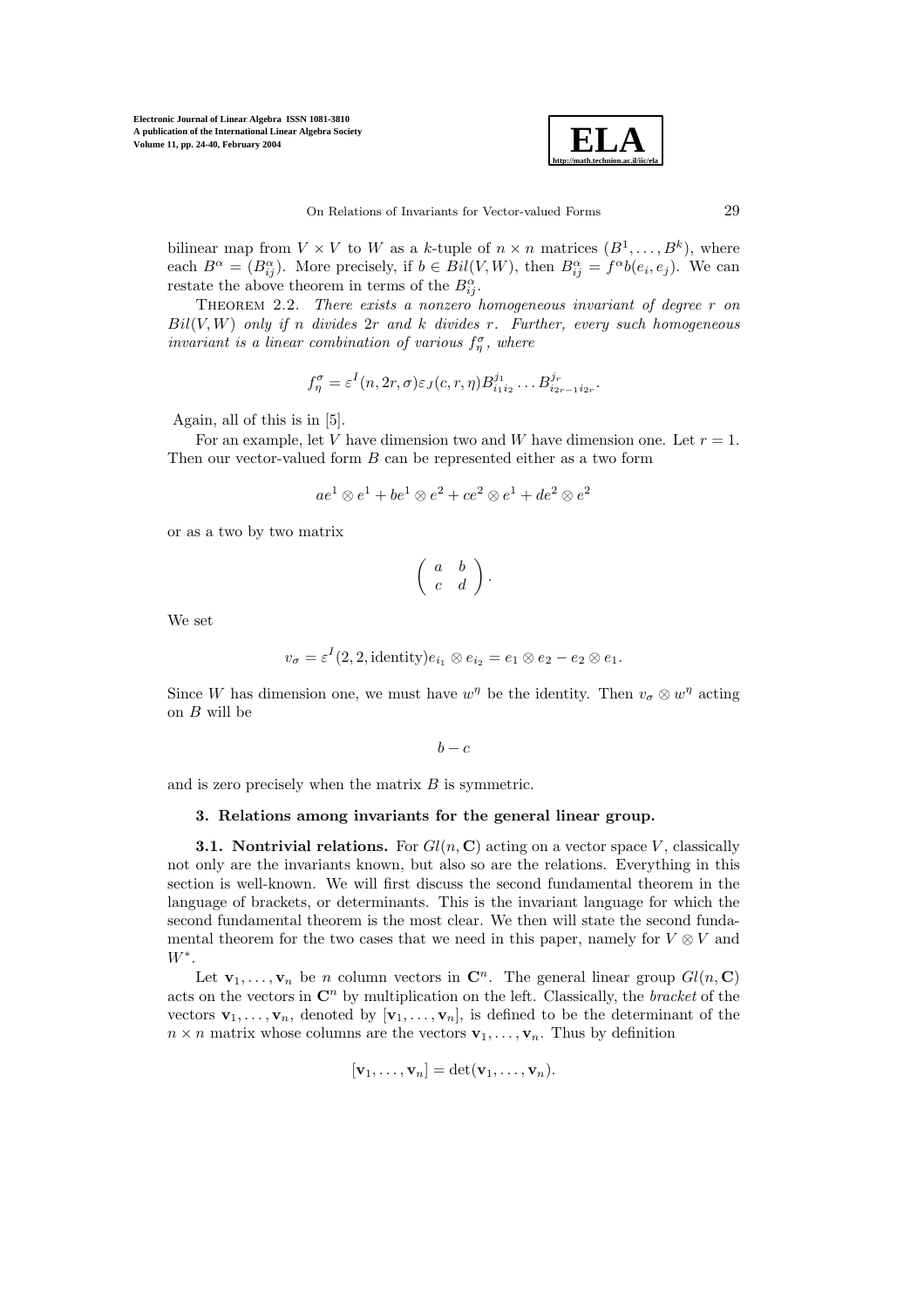

30 T. Garrity and Z. Grossman

By basic properties of the determinant, we have that the bracket is an invariant, since

$$
[A\mathbf{v}_1,\ldots,A\mathbf{v}_n] = \det(A\mathbf{v}_1,\ldots,A\mathbf{v}_n)
$$
  
=  $\det(A)\det(\mathbf{v}_1,\ldots,\mathbf{v}_n)$   
=  $\det(A)[\mathbf{v}_1,\ldots,\mathbf{v}_n]$ 

The punchline of the first fundamental theorem in this language is that the only invariants are combinations of various brackets and hence of determinants. (See p. 22 in [3] or p. 45 in [13].)

The second fundamental theorem reflects the fact that the determinant of a matrix with two identical rows is zero. Choose  $n+1$  column vectors  $\mathbf{v}_1,\ldots,\mathbf{v}_{n+1}$  in  $\mathbf{C}^n$ . Label the entries of the vector  $\mathbf{v}_i = (v_{ij})$ , for  $1 \leq j \leq n$ . Let  $\mathbf{e}_k$  denote the vectors in the standard basis for  $\mathbb{C}^n$ . Thus all of the entries in  $\mathbf{e}_k$  are zero, except in the kth entry, which is one. Then

$$
[\mathbf{v}_i, \mathbf{e}_2, \dots, \mathbf{e}_n] = \det(\mathbf{v}_i, \mathbf{e}_2, \dots, \mathbf{e}_n)
$$
  
=  $v_{i1}$ 

Now consider the  $(n + 1) \times (n + 1)$  matrix

$$
V = \begin{pmatrix} v_{11} & v_{21} & \cdots & v_{(n+1)1} \\ v_{11} & v_{21} & \cdots & v_{(n+1)1} \\ v_{12} & v_{22} & \cdots & v_{(n+1)2} \\ \vdots & \vdots & \vdots & \vdots \\ v_{1n} & v_{2n} & \cdots & v_{(n+1)n} \end{pmatrix}.
$$

Since its top two rows are identical, its determinant is zero. Then

$$
0 = \det(V)
$$
  
=  $\sum_{k=1}^{n+1} (-1)^{k+1} v_{k1} \det(\mathbf{v}_1, ..., \hat{\mathbf{v}}_k, ..., \mathbf{v}_{n+1})$   
=  $\sum_{k=1}^{n+1} (-1)^{k+1} [\mathbf{v}_1, ..., \hat{\mathbf{v}}_k, ..., \mathbf{v}_{n+1}] [\mathbf{v}_k, \mathbf{e}_2, ..., \mathbf{e}_n],$ 

where  $\hat{\mathbf{v}}_k$  means delete the  $\mathbf{v}_k$  term. This equation is a relation among brackets. The punchline of the second fundamental theorem is that all nontrivial relations are of the form

$$
\sum_{k=1}^{n+1}(-1)^{k+1}[\mathbf{v}_1,\ldots,\hat{\mathbf{v}}_k,\ldots,\mathbf{v}_{n+1}][\mathbf{v}_k,\mathbf{w}_2,\ldots,\mathbf{w}_n]=0,
$$

where  $\mathbf{w}_2, \ldots, \mathbf{w}_n$  are any column vectors.

We will define *nontrivial* in the next subsection. Basically the trivial relations stem from the fact that rearranging the columns of a matrix will only change the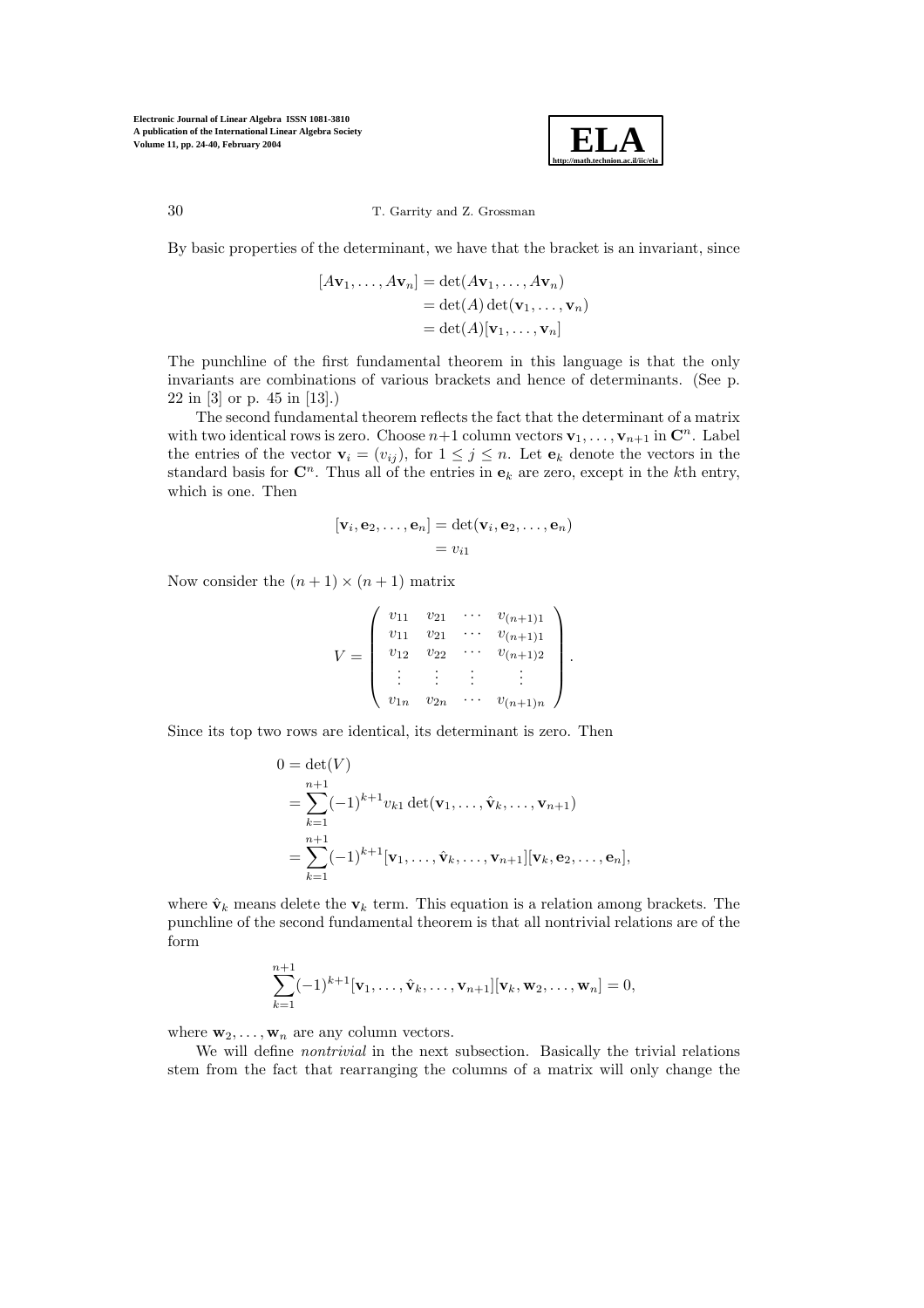

determinant by at most a sign. Thus rearranging the vectors  $\mathbf{v}_1, \ldots, \mathbf{v}_n$  and then taking the bracket will give us, up to sign, the same invariant.

Now to quickly put this into the language of tensors, first for the relations for  $V \otimes V$ . Using the notation of the last section, let n denote the dimension of V and let  $2r = nu$ . We know that all invariants for a given r are generated by all possible  $v_{\sigma} = \varepsilon^{I}(n, 2r, \sigma)e_{i_1} \otimes \ldots \otimes e_{i_{2r}}$ . All of these invariants have the same weight. Thus, for each r, the sum of any two  $v_{\sigma}$  spans another invariant one dimensional subspace in  $(V \otimes V)^{\otimes r}$ . Denote the subspace of  $(V \otimes V)^{\otimes r}$  spanned by the various  $v_{\sigma}$ , with  $\sigma \in S_{2r}$ , by

$$
(V\otimes V)^r_{\mathrm inv}.
$$

Then the first fundamental theorem in this context can be interpreted as giving a spanning set for  $(V \otimes V)^r_{\text{inv}}$ , for each r. For each r, denote the vector space with basis indexed by the  $v_{\sigma}$  by

$$
(V\otimes V)^r_0.
$$

There is thus an onto linear transformation

$$
(V \otimes V)^r_0 \to (V \otimes V)^r_{\text{inv}}.
$$

We want to find a spanning set of the kernel of this map. This will be a set of relations among the generators of the invariants.

We first need some notation. Let  $\{i_1,\ldots,i_{n+1}\}$  be a subset of  $n+1$  distinct elements chosen from  $\{1, 2, ..., 2r\}$  and let  $\sigma \in S_{2r}$ . For  $1 \leq j \leq n+1$ , define  $\sigma_j \in S_{2r}$  by setting  $\sigma_j(k) = \sigma(k)$  if k is not in  $\{i_1, \ldots, i_{n+1}\}$  and

$$
\sigma_j(i_k) = \begin{cases} \sigma(i_k) & \text{if } k < j \\ \sigma(i_{k-1}) & \text{if } j < k \\ \sigma(i_{n+1}) & \text{if } j = k \end{cases}
$$

For a fixed  $\sigma$  and subsequence  $\{i_1,\ldots,i_{n+1}\}$ , let  $A(\sigma,\{i_1,\ldots,i_{n+1}\})$  denote the subset of  $S_{2r}$  consisting of the  $\sigma_j$ . Then the earlier stated second fundamental theorem can be reformulated in this context as:

THEOREM 3.1. All nontrivial relations for  $(V \otimes V)^{\otimes r}$  are linear combinations of

$$
\sum_{\sigma_j \in A(\sigma, \{i_1, \dots, i_{n+1}\})} (-1)^{j+1} v_{\sigma_j} = 0,
$$

*for all possible subsets*  $\{i_1, \ldots, i_{n+1}\}$  *and all possible*  $\sigma \in S_{2r}$ . Again, the term *nontrivial* means the same as before and is hence simply dealing with the fact that if you flip two columns of a matrix, the corresponding determinants changes sign.

Note that this theorem states that the relations are linear for generators  $v_{\sigma}$  with  $\sigma \in S_{2r}$ . Thus we are indeed capturing a spanning set for the kernel of the map  $(V \otimes V)^r_0 \to (V \otimes V)^r_{\text{inv}}$ , for each r. Fixing r, denote the vector space with basis indexed by each of the above relations and by each of the trivial relations by

$$
(V \otimes V)^r_1.
$$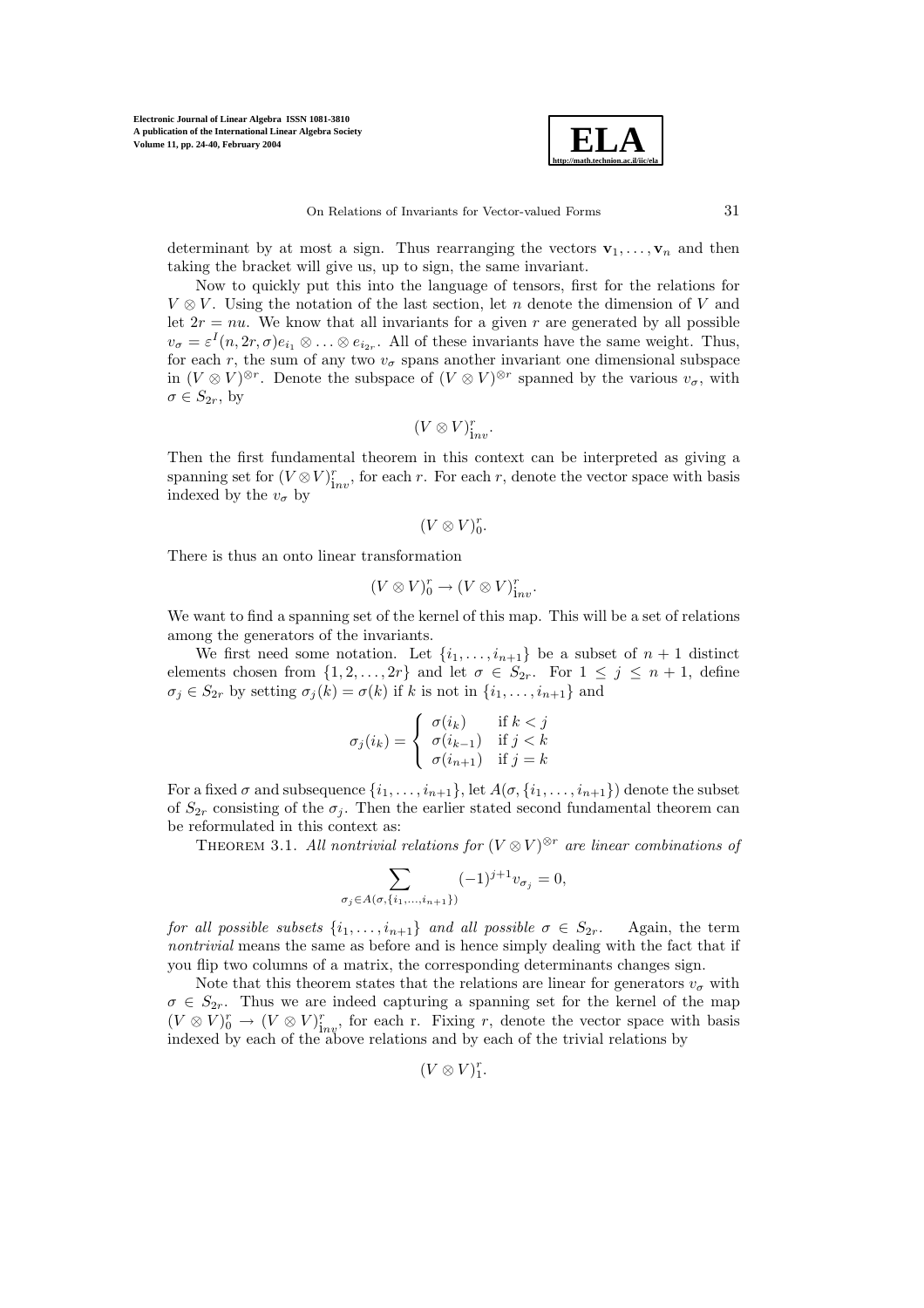

Then we have an exact sequence

$$
(V \otimes V)^r_1 \to (V \otimes V)^r_0 \to (V \otimes V)^r_{\mathop{\rm inv}},
$$

an exact sequence that is a linear algebra description of both the first and second fundamental theorems for this particular group action.

The relations for the invariants of the general linear group  $Gl(k, C)$  acting on W<sup>\*</sup> are similar. Here we have  $r = kv$ . The invariants are generated by  $w^{\eta} =$  $\varepsilon_J(k,r,\eta) f^{i_1} \otimes \ldots \otimes f^{i_r}$ . Choose  $k+1$  distinct elements  $\{i_1,\ldots,i_{k+1}\}$  from  $\{1,2,\ldots,r\}$ and an  $\eta \in S_r$ . Let  $B(\eta, \{i_1,\ldots,i_{k+1}\})$  denote the set of all  $\eta_i \in S_r$ , for  $1 \leq j \leq k+1$ , defined by setting  $\eta_i(l) = \eta(l)$  if i is not in  $\{i_1,\ldots,i_{k+1}\}\$  and

$$
\eta_j(i_l) = \begin{cases} \eta(i_l) & \text{if } l < j \\ \eta(i_{l-1}) & \text{if } j < l \\ \eta(i_{n+1}) & \text{if } j = l \end{cases}
$$

Then

Theorem 3.2. *All nontrivial relations for* (W<sup>∗</sup>)<sup>⊗</sup><sup>r</sup> *are linear combinations of*

$$
\sum_{\eta_j \in B(\eta, \{i_1, \dots, i_{k+1}\})} (-1)^j w^{\eta_j} = 0,
$$

*for all possible*  $\{i_1, \ldots, i_{k+1}\}$  *and*  $\eta \in S_r$ . The proofs of theorems 3 and 4 are in [13] on pp. 70-76. Weyl uses the bracket notation, but the equivalence is straightforward. A matrix approach is in section II.3, on page 71, in [1].

Mirroring what we did above, we know that the invariant linear subspaces for  $(W^*)^{\otimes r}$  are generated by all possible  $w^{\eta}$ , for  $\eta \in S_r$  and that all of these invariants have the same weight. Thus for each r, the various  $w^{\eta}$  span an invariant subspace of  $(W^*)^{\otimes r}$ . Denote this subspace by

$$
(W^r)_{\mathrm inv}.
$$

For each r, let the vector space with basis indexed by the  $w^{\eta}$  be  $(W^*)^r_0$ . Let the vector space with basis indexed by the above relations for the various  $w<sup>η</sup>$  and by the trivial relations be denoted by  $(W^*)^r_1$ . Then we have the exact sequence

$$
(W^*)_1^r \to (W^*)_0^r \to (W^*)_{inv}^r,
$$

Now for an example. We first will write down a relation in the bracket notation, give the translation in terms of tensors and then see that this explicit relation is in the above list. Let  $\mathbf{v}_1, \mathbf{v}_2, \mathbf{v}_3, \mathbf{w}$  be any four column vectors in  $\mathbb{C}^2$ . Then by explicit calculation we have

$$
[\mathbf{v}_1, \mathbf{v}_2][\mathbf{v}_3, \mathbf{w}] - [\mathbf{v}_1, \mathbf{v}_3][\mathbf{v}_2, \mathbf{w}] + [\mathbf{v}_2, \mathbf{v}_3][\mathbf{v}_1, \mathbf{w}] = 0.
$$

In the dimension two vector space  $W^*$ , with basis  $f^1, f^2$ , consider the corresponding relation

$$
\Sigma = w^{(1)} - w^{(23)} + w^{(132)}
$$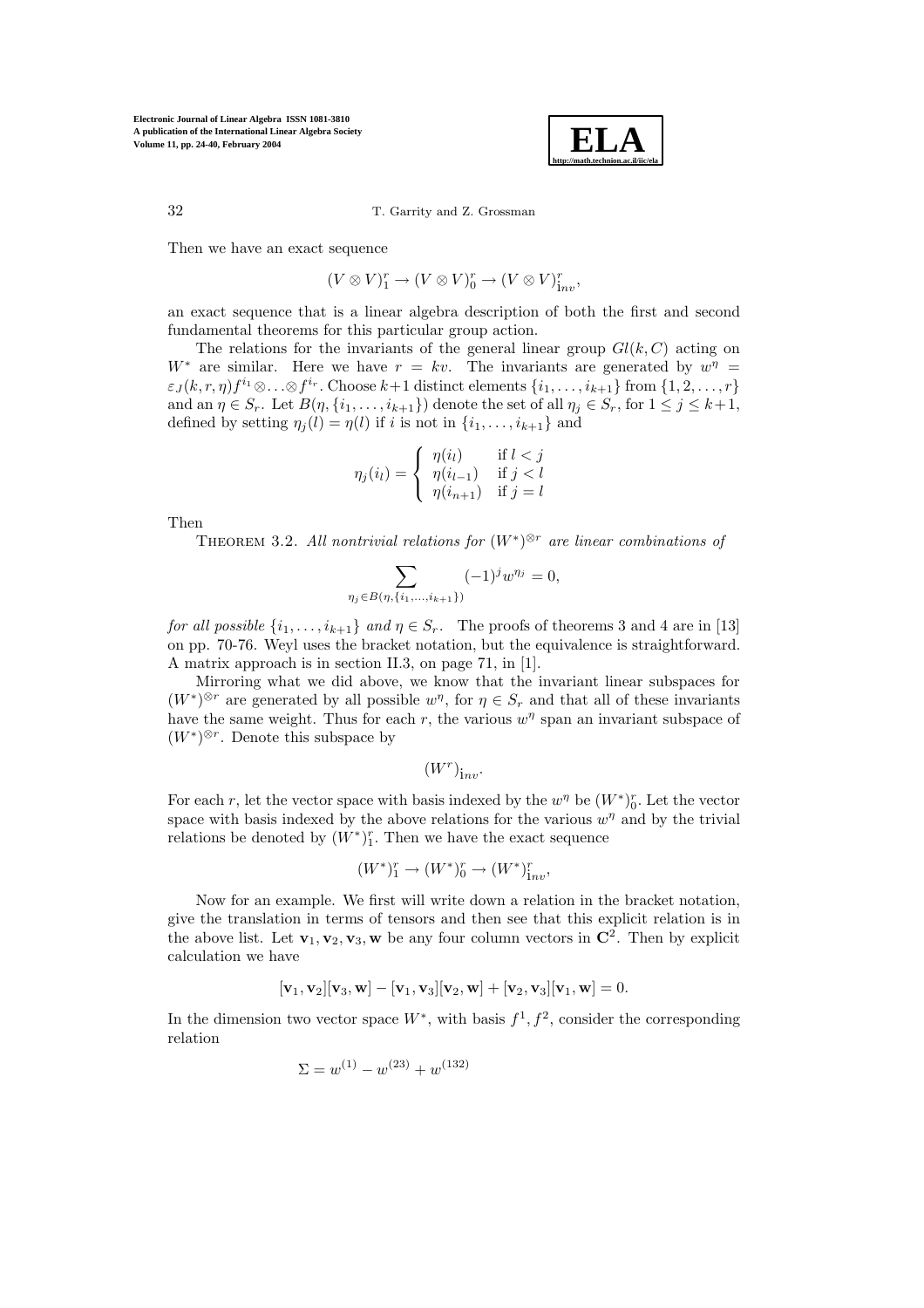

On Relations of Invariants for Vector-valued Forms 33

$$
= (f1 \otimes f2 \otimes f1 \otimes f2 - f1 \otimes f2 \otimes f2 \otimes f1-f2 \otimes f1 \otimes f1 \otimes f2 + f2 \otimes f1 \otimes f2 \otimes f1)+(f2 \otimes f1 \otimes f1 \otimes f2 - f2 \otimes f2 \otimes f1 \otimes f1-f1 \otimes f1 \otimes f2 \otimes f2 + f1 \otimes f2 \otimes f2 \otimes f1)+(f1 \otimes f1 \otimes f2 \otimes f2 - f2 \otimes f1 \otimes f2 \otimes f1-f1 \otimes f2 \otimes f1 \otimes f2 + f2 \otimes f2 \otimes f1 \otimes f1)= 0.
$$

Now to show that the relation  $\Sigma$  is in the above list. We have  $r = 4$ . Let  $\eta \in S_4$  be the identity permutation. Let our sequence  $\{i_1, i_2, i_3\}$  be simply  $\{1, 2, 3\}$ . Then  $\eta_1$  is the permutation (132),  $\eta_2$  is the permutation (23) and  $\eta_3$  is the identity permutation. Thus the relation  $\Sigma$  is an example of the relation:

$$
w^{\eta_3} - w^{\eta_2} + w^{\eta_1} = 0.
$$

**3.2. Trivial relations.** All of this section is still classical.

It can be directly checked, continuing with our example for the two dimensional vector space  $W^*$ , that

$$
w^{(1)} + w^{(123)} + w^{(132)} = 0.
$$

Here the invariant  $w^{(123)}$  is trivially related to the invariant  $w^{(23)}$  (more specifically,  $w^{(123)} = -w^{(23)}$ . This is easiest to see in bracket notation, as this is just reflecting that

$$
[\mathbf{v}_3,\mathbf{v}_1][\mathbf{v}_2,\mathbf{w}]=-[\mathbf{v}_1,\mathbf{v}_3][\mathbf{v}_2,\mathbf{w}],
$$

which in turn simply reflects that fact that the sign of a determinant changes when we flip two columns.

This is the source of all relations that we want to call *trivial*. Rearranging the columns of a matrix will not change the determinant if the rearrangement is given by an even permutation of the permutation group and will change the determinant by a sign if the rearrangement is given by an odd permutation of the permutation group.

We will give the explicit criterion for trivial relations for the case of a  $k$  dimensional vector space W<sup>∗</sup>. As always, let  $r = kv$ . Our goal is to determine, given  $\sigma, \tau \in S_r$ , when

$$
w^{\sigma} = \pm w^{\tau}.
$$

This happens when we have the following  $v$  equalities of sets:

$$
\{\sigma^{-1}(1), \dots, \sigma^{-1}(k)\} = \{\tau^{-1}(1), \dots, \tau^{-1}(k)\}
$$

$$
\{\sigma^{-1}(k+1), \dots, \sigma^{-1}(2k)\} = \{\tau^{-1}(k+1), \dots, \tau^{-1}(2k)\}
$$

$$
\vdots
$$

$$
\{\sigma^{-1}((v-1)k+1), \dots, \sigma^{-1}(kv)\} = \{\tau^{-1}((v-1)k+1), \dots, \tau^{-1}(kv)\}
$$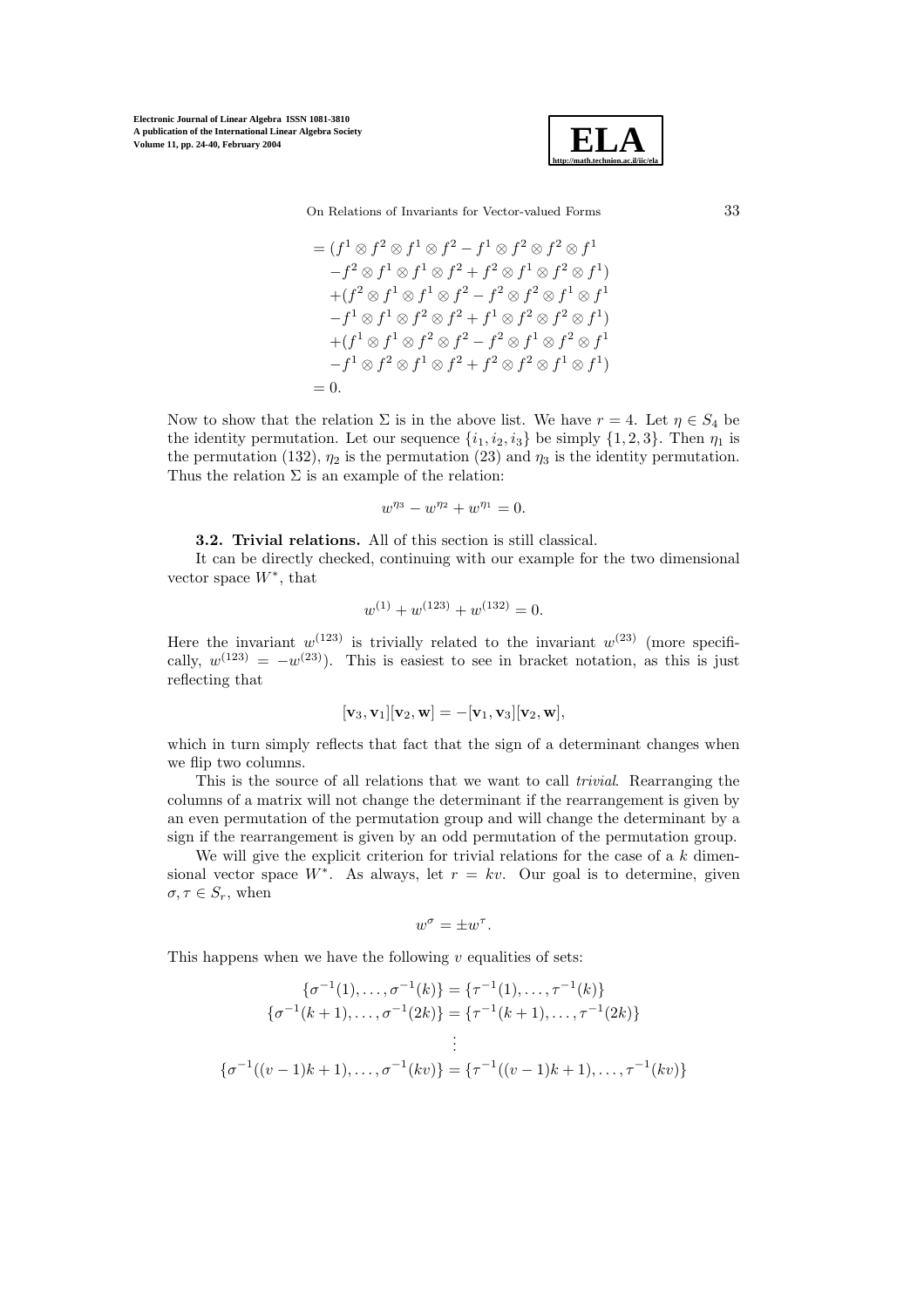

Each set on the right is thus a permutation of the corresponding set on the left. We will have  $w^{\sigma} = w^{\tau}$  if there are an even number of odd permutations taking the left hand side of the above set equalities to the right and  $w^{\sigma} = -w^{\tau}$  if there are an odd number.

Consider our initial example  $w^{(123)} = -w^{(23)}$  when  $W^*$  is two dimensional. Let  $\sigma = (123)$  and  $\tau = (23)$ . Then

$$
\sigma^{-1}(1) = 3, \sigma^{-1}(2) = 1, \sigma^{-1}(3) = 2, \sigma^{-1}(4) = 4
$$

and

$$
\tau^{-1}(1) = 1, \tau^{-1}(2) = 3, \sigma^{-1}(3) = 2, \sigma^{-1}(4) = 4.
$$

Then  $\{\sigma^{-1}(1), \sigma^{-1}(2)\}\$ is an odd permutation of  $\{\tau^{-1}(1), \tau^{-1}(2)\}\$ , while  $\{\sigma^{-1}(3), \sigma^{-1}(4)\}\$ is exactly the same as  $\{\tau^{-1}(1), \tau^{-1}(2)\}\,$  reflecting the fact that  $w^{(123)} = -w^{(23)}\,$ .

**4.** A Second Fundamental Theorem for  $(V \otimes V \otimes W^*)^{\otimes r}$ . We have the two exact sequences

$$
(V \otimes V)^r_1 \to (V \otimes V)^r_0 \to (V \otimes V)^r_{\mathop{\mathrm{inv}}\nolimits}
$$

and

$$
(W^*)^r_1 \rightarrow (W^*)^r_0 \rightarrow ((W^*)^r)_{\operatorname{inv}}.
$$

Tensoring either of these exact sequences by a complex vector space will maintain the exactness. The point of [5] is that the natural map

$$
(V \otimes V)^r_0 \otimes (W^*)^r_0 \to (V \otimes V)^r_{\mathrm{inv}} \otimes (W^*)^r_{\mathrm{inv}}
$$

is onto. We want to find the kernel of this map.

We have the following commutative double exact sequence:

$$
(V \otimes V)^r_1 \otimes (W^*)^r_{\text{inv}} \rightarrow (V \otimes V)^r_0 \otimes (W^*)^r_{\text{inv}} \rightarrow (V \otimes V)^r_{\text{inv}} \otimes (W^*)^r_{\text{inv}} \rightarrow 0
$$
  
\n
$$
(V \otimes V)^r_1 \otimes (W^*)^r_0 \rightarrow (V \otimes V)^r_0 \otimes (W^*)^r_0 \rightarrow (V \otimes V)^r_{\text{inv}} \otimes (W^*)^r_0 \rightarrow 0
$$
  
\n
$$
(V \otimes V)^r_1 \otimes (W^*)^r_1 \rightarrow (V \otimes V)^r_0 \otimes (W^*)^r_1 \rightarrow (V \otimes V)^r_{\text{inv}} \otimes (W^*)^r_1 \rightarrow 0
$$

with

$$
(V \otimes V)^r_0 \otimes (W^*)^r_0 \to (V \otimes V)^r_{\text{inv}} \otimes (W^*)^r_{\text{inv}}
$$

from the above double exact sequence being onto. All of the above maps are linear transformations of vector spaces. A second fundamental theorem for vector-valued forms will be a description of the kernel of this map.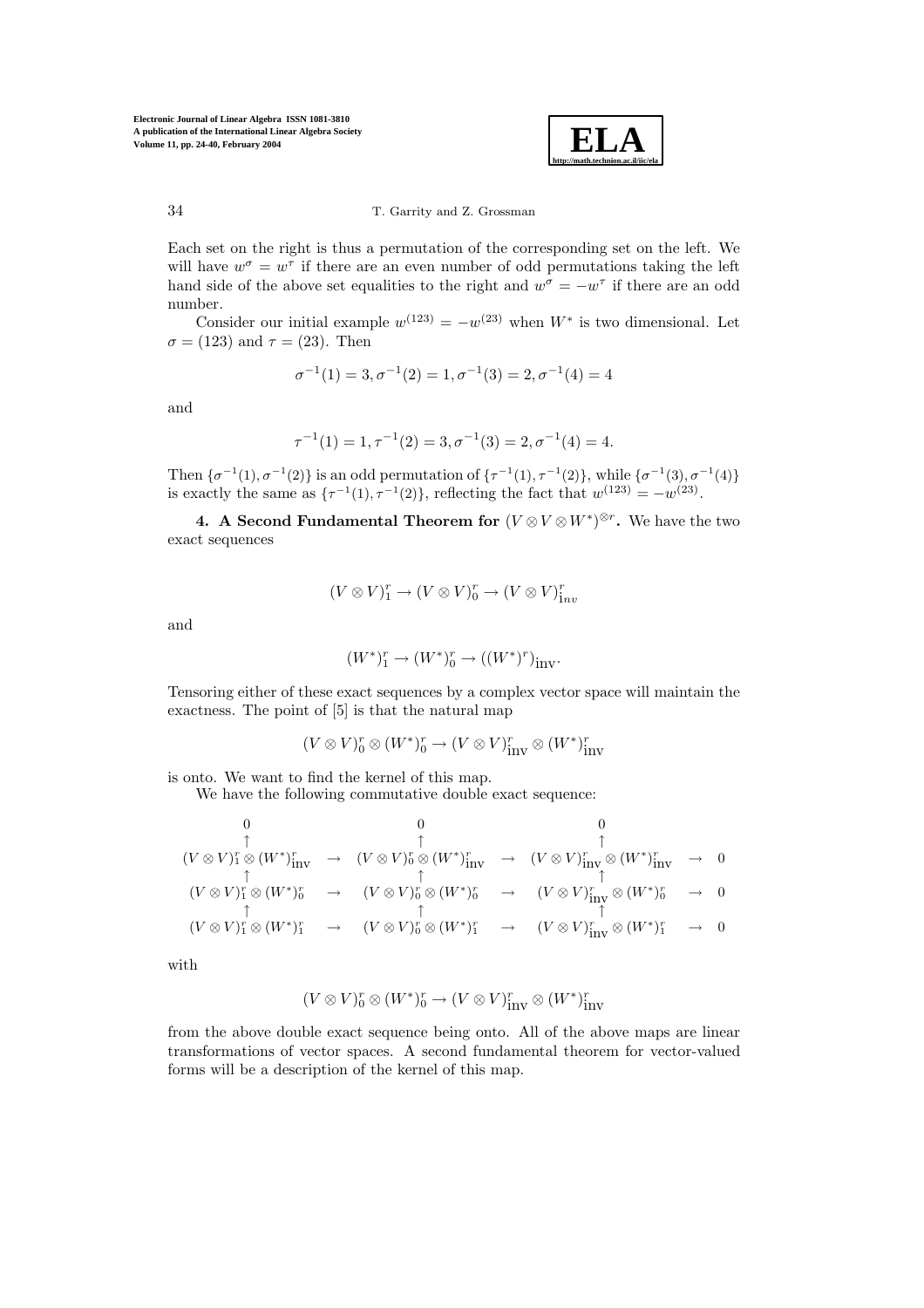

Theorem 4.1. *Under the natural maps from the above double exact sequence, the kernel of the map from*  $(V \otimes V)_0^r \otimes (W^*)_0^r$  *to*  $(V \otimes V)_{inv}^r \otimes (W^*)_{inv}^r$  *is* 

$$
(V \otimes V)^r_1 \otimes (W^*)^r_0 \oplus (V \otimes V)^r_0 \otimes (W^*)^r_1.
$$

The proof is a routine diagram chase.

Thus by standard arguments involving commutative diagrams, the following sequence of vector spaces is exact:

$$
(V \otimes V)^r_1 \otimes (W^*)^r_0 \oplus (V \otimes V)^r_0 \otimes (W^*)^r_1 \to (V \otimes V)^r_0 \otimes (W^*)^r_0
$$
  
\n
$$
\to (V \otimes V)^r_{\text{inv}} \otimes (W^*)^r_{\text{inv}}
$$
  
\n
$$
\to 0.
$$

In another language, this theorem can be stated as:

Theorem 4.2 (A Second Fundamental Theorem). *Among invariants of vectorvalued bilinear forms, there exist relations of the following type:*

$$
((V \otimes V)_1 \otimes (W^*)_0) \oplus ((V \otimes V)_0 \otimes (W^*)_1).
$$

*All relations are linear combinations of the above relations.*

**5. An example of a relation.** Let V and W<sup>∗</sup> both have dimension two. Recall our example of a relation for  $W$ :

$$
\Sigma = w^1 - w^{(23)} + w^{(132)}.
$$

Here  $k = 2$  and  $r = 4$ . Choose  $(23)(67) \in S_8$ . Then

$$
v_{(23)(67)} = \varepsilon^{I}(2,8,(23)(67))e_{i_1} \otimes \ldots \otimes e_{i_{2r}}
$$

 $= e_1 \otimes e_1 \otimes e_2 \otimes e_2 \otimes e_1 \otimes e_1 \otimes e_2 \otimes e_2 - e_1 \otimes e_1 \otimes e_2 \otimes e_2 \otimes e_1 \otimes e_2 \otimes e_2 \otimes e_1$  $-e_1\otimes e_1\otimes e_2\otimes e_2\otimes e_2\otimes e_1\otimes e_1\otimes e_2+e_1\otimes e_1\otimes e_2\otimes e_2\otimes e_2\otimes e_2\otimes e_1\otimes e_1$  $-e_1\otimes e_2\otimes e_2\otimes e_1\otimes e_1\otimes e_1\otimes e_2\otimes e_2+e_1\otimes e_2\otimes e_2\otimes e_1\otimes e_2\otimes e_2\otimes e_1$  $+e_1 \otimes e_2 \otimes e_2 \otimes e_1 \otimes e_2 \otimes e_1 \otimes e_2 \otimes e_2 \otimes e_2 \otimes e_1 \otimes e_2 \otimes e_1 \otimes e_2 \otimes e_1 \otimes e_2$  $-e_2\otimes e_1\otimes e_1\otimes e_2\otimes e_1\otimes e_1\otimes e_2\otimes e_2+e_2\otimes e_1\otimes e_1\otimes e_2\otimes e_1\otimes e_2\otimes e_2\otimes e_1$  $+e_2\otimes e_1\otimes e_1\otimes e_2\otimes e_2\otimes e_1\otimes e_1\otimes e_2-e_2\otimes e_1\otimes e_1\otimes e_2\otimes e_2\otimes e_2\otimes e_1\otimes e_1$  $+e_2 \otimes e_2 \otimes e_1 \otimes e_1 \otimes e_1 \otimes e_2 \otimes e_2 \otimes e_2 \otimes e_2 \otimes e_1 \otimes e_1 \otimes e_1 \otimes e_2 \otimes e_2 \otimes e_1$  $-e_2 \otimes e_2 \otimes e_1 \otimes e_1 \otimes e_2 \otimes e_1 \otimes e_2 + e_2 \otimes e_2 \otimes e_1 \otimes e_2 \otimes e_2 \otimes e_1 \otimes e_1.$ 

Then we have the relation

$$
v_{(23)(67)} \otimes \Sigma = v_{(23)(67)} \otimes w^{(1)} - v_{(23)(67)} \otimes w^{(23)} + v_{(23)(67)} \otimes w^{(132)} = 0,
$$

which can now be directly checked.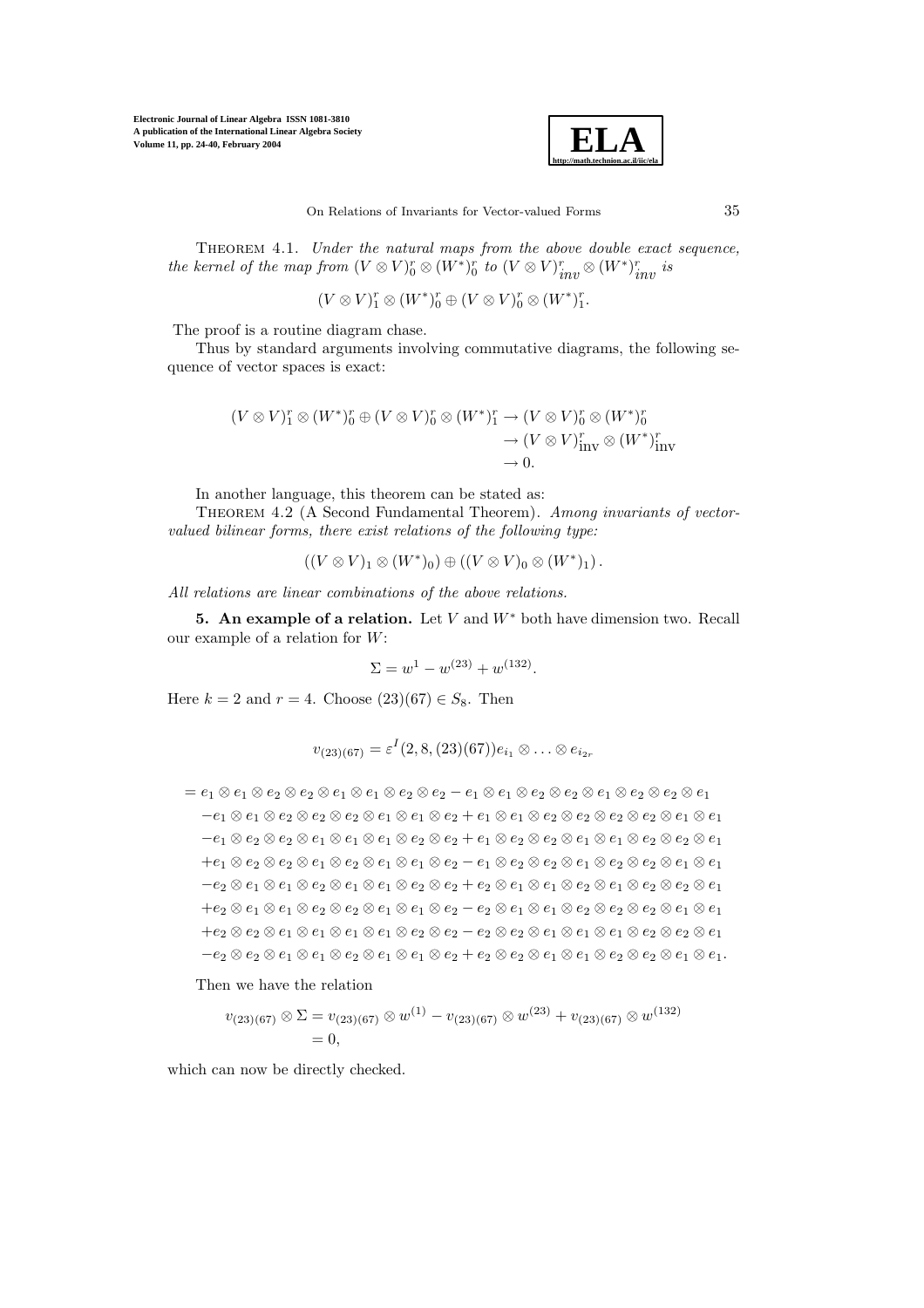

**6. Finding Relations for Bilinear Forms.** Most people, though, are not that interested in invariant one-dimensional subspaces of  $(V \otimes V \otimes W^*)^{\otimes r}$  for various positive integers  $r$ , but are more interested in invariants of bilinear forms. As discussed in section 1.3, this means that we are interested in the algebra of homogeneous polynomials in  $\mathbb{C}[V^* \otimes V^* \otimes W]$  that are invariant under the previously defined group action by  $Aut(V) \times Aut(W)$ . But the homogeneous polynomials of degree r can be identified to elements in the symmetric space  $(V^* \otimes V^* \otimes W)^{\odot r}$ . We thus want to find the invariant lines in the dual space and hence the invariant one-dimensional subspaces of  $(V \otimes V \otimes W^*)^{\odot r}$ . So far all we have are the invariant one dimensional subspaces of  $(V \otimes V \otimes W^*)^{\otimes r}$ .

Denote the vector space spanned by the invariant one-dimensional subspaces in  $(V \otimes V \otimes W^*)^{\odot r}$  by

$$
(V \otimes V \otimes W^*)^{\odot r}_{\text{inv}}.
$$

There is a natural onto map from  $(V \otimes V)^r_{\text{inv}} \otimes W^r_{\text{inv}}$  to  $(V^* \otimes V^* \otimes W)^{\odot r}_{\text{inv}}$ . This is simply the restriction to  $(V \otimes V)^r_{\text{inv}} \otimes W^{r}_{\text{inv}}$  of the symmetrizing map

$$
S: (V \otimes V \otimes W^*)^{\otimes r} \to (V \otimes V \otimes W^*)^{\odot r}.
$$

We need, though, to check that an element of  $(V \otimes V \otimes W^*)^{\otimes r}$  that generates a onedimensional invariant subspace still generates a one-dimensional invariant subspace after the application of the map S.

The permutation group  $S_r$  acts naturally on both  $(W^*)^{\otimes r}$  and on  $(V \otimes V)^{\otimes r}$ . Let  $\tau \in S_r$ . Then for any  $\eta \in S_r$ , it can be directly checked that

$$
\tau(w^{\eta}) = w^{\eta \cdot \tau^{-1}}
$$

,

another element in our list of generators.

Similarly, for any  $\tau \in S_r$ , we will have  $\tau(v_{\sigma})$  be in our list of generators, for any  $v_{\sigma}$ . Here the notation is a bit cumbersome. Each  $\tau \in S_r$  will induce an element  $\hat{\tau} \in S_{2r}$ , where if  $\tau(i) = j$ , then

$$
\hat{\tau}(2i - 1) = 2j - 1
$$

$$
\hat{\tau}(2i) = 2j.
$$

Then it can be checked that

$$
\tau(v_{\sigma})=v_{\sigma\cdot\hat{\tau}^{-1}}.
$$

Thus  $\tau(v_{\sigma})$  is another invariant.

Then, as is implicit in [5], we have:

Theorem 6.1 (First Fundamental Theorem for Bilinear Forms). *The vector space*  $(V \otimes V \otimes W^*)^{\odot r}$  *has an invariant one-dimensional subspace if and only if* n *divides* 2r *and* k *divides* r*. Every invariant one-dimensional subspace is a linear combination of various*  $S(v_{\sigma} \otimes w^{\eta})$ *, where*  $\sigma$  *and*  $\eta$  *range through*  $S_{2r}$  *and*  $S_r$ *, respectively.*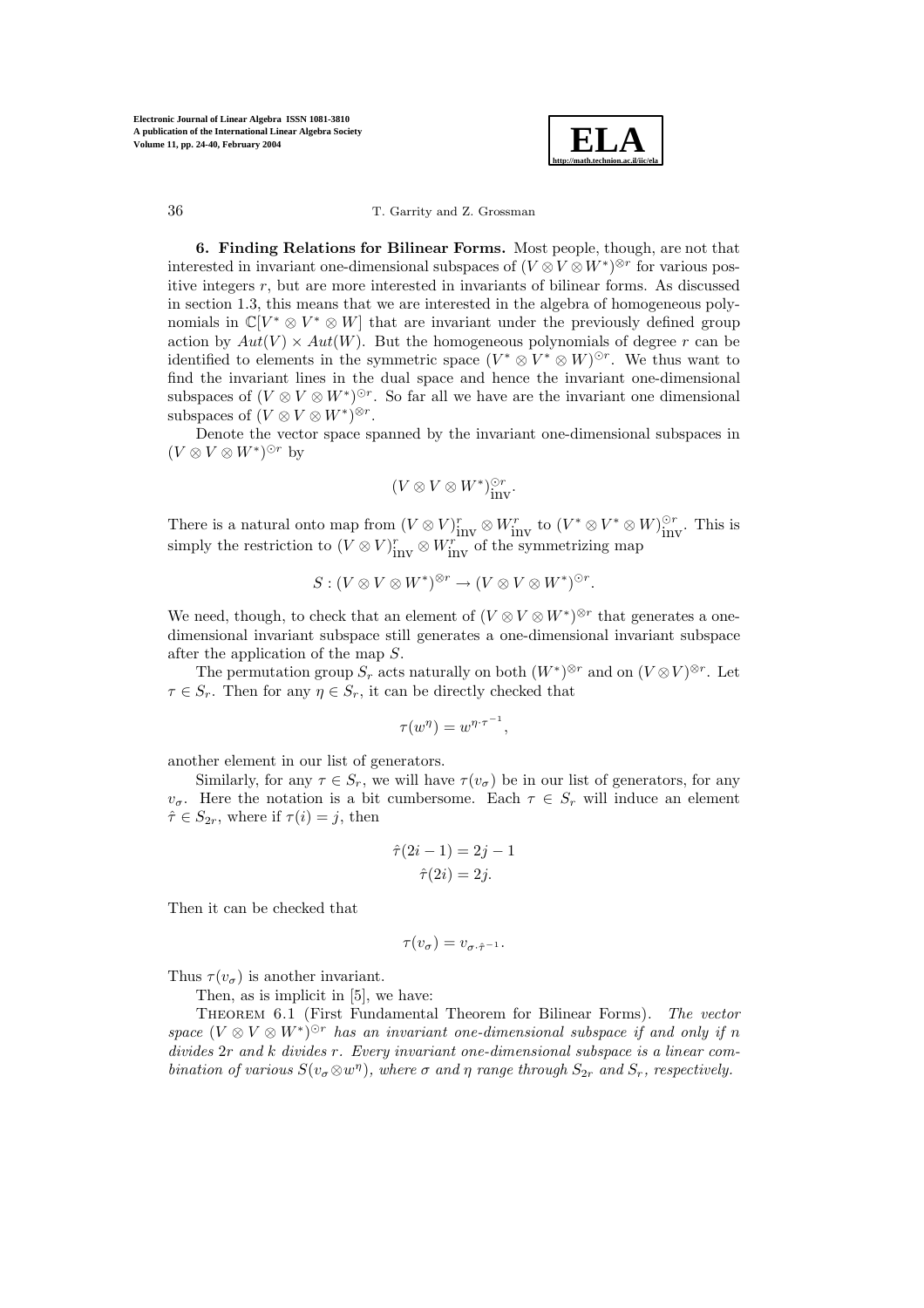

We are interested in the relations among the various  $S(v_{\sigma} \otimes w^{\eta})$ . Since  $(V \otimes V \otimes$  $W^*$ )<sup>⊙r</sup> is contained in  $(V \otimes V \otimes W^*)^{\otimes r}$ , any relation in  $(V \otimes V \otimes W^*)^{\odot r}$  must be in the relations for  $(V \otimes V \otimes W^*)^{\odot r}$ .

Hence we just need to map all of our previous relations to  $(V \otimes V \otimes W^*)^{\odot r}$  via S. If there is a relation of invariants in  $(V \otimes V \otimes W^*)^{\odot r}$ , we have already captured it.

Thus we have

Theorem 6.2 (Second Fundamental Theorem for Bilinear Forms). *All nontrivial relations among the nonzero elements*  $S(v_{\sigma} \otimes w^{\eta})$ *, where*  $\sigma$  *and*  $\eta$  *range through*  $S_{2r}$ *and* Sr*, respectively, are linear combinations of all*

$$
S(v_{\sigma} \otimes \sum_{\eta_j \in B(\eta, \{i_1, \ldots, i_{k+1}\})} (-1)^j w^{\eta_j})
$$

*and*

$$
S(\sum_{\sigma_j\in A(\sigma,\{i_1,\ldots,i_{n+1}\})}(-1)^{j+1}v_{\sigma_j}\otimes w^\eta).
$$

We had to use the term "nonzero" in the above theorem. Some of our invariants in  $(V \otimes V \otimes W^*)^{\otimes r}$  will be mapped to zero under S. None of the above describes the kernel of S. As we will see in the next section, this does happen. In fact, if we consider the example of symmetrizing map  $S : (W^*)^{\otimes r} \to (W^*)^{\odot r}$ , then it is not at all obvious that every  $v_{\sigma} \otimes w^{\eta}$  is not sent to zero, since

$$
S(w^{\eta}) = 0
$$

for all  $\eta \in S_r$ , which can be directly checked. (This just reflects that the geometric fact that there are no invariants for a singe vector in a vector space under the group action of the automorphisms of the vector space, since any vector can be sent to any other vector.) Again, we will see an example in the next section that there are nontrivial relations.

Thus we have an algorithm for finding the invariants and for finding the relations. For each r, we just map all of our generators in  $(V \otimes V \otimes W^*)^{\otimes r}$  to  $(V \otimes V \otimes W^*)^{\odot r}$ by S, disposing of those that map to zero. All the remaining relations will be already be accounted for by applying S to the previous relations.

**7. An Example.** We now translate the above relations into the language of invariant polynomials of bilinear forms, for the particular case of an element in ( $V \otimes$  $V \otimes W^* \rangle^{\otimes 4}$ . Let

$$
B = \left( \left( \begin{array}{cc} b_{11}^1 & b_{12}^1 \\ b_{21}^1 & b_{22}^1 \end{array} \right), \left( \begin{array}{cc} b_{11}^2 & b_{12}^2 \\ b_{21}^2 & b_{22}^2 \end{array} \right) \right)
$$

be a bilinear form from  $V \times V$  to W. As a tensor in  $V^* \otimes V^* \otimes W$ , this bilinear form becomes the tensor:

$$
b = b_{ij}^k e^i \otimes e^j \otimes f_k
$$
  
=  $b_{11}^1 e^1 \otimes e^1 \otimes f_1 + b_{12}^1 e^1 \otimes e^2 \otimes f_1 + b_{21}^1 e^2 \otimes e^1 \otimes f_1 + b_{22}^1 e^2 \otimes e^2 \otimes f_1$   
+  $b_{11}^2 e^1 \otimes e^1 \otimes f_2 + b_{12}^2 e^1 \otimes e^2 \otimes f_2 + b_{21}^2 e^2 \otimes e^1 \otimes f_2 + b_{22}^1 e^2 \otimes e^2 \otimes f_2.$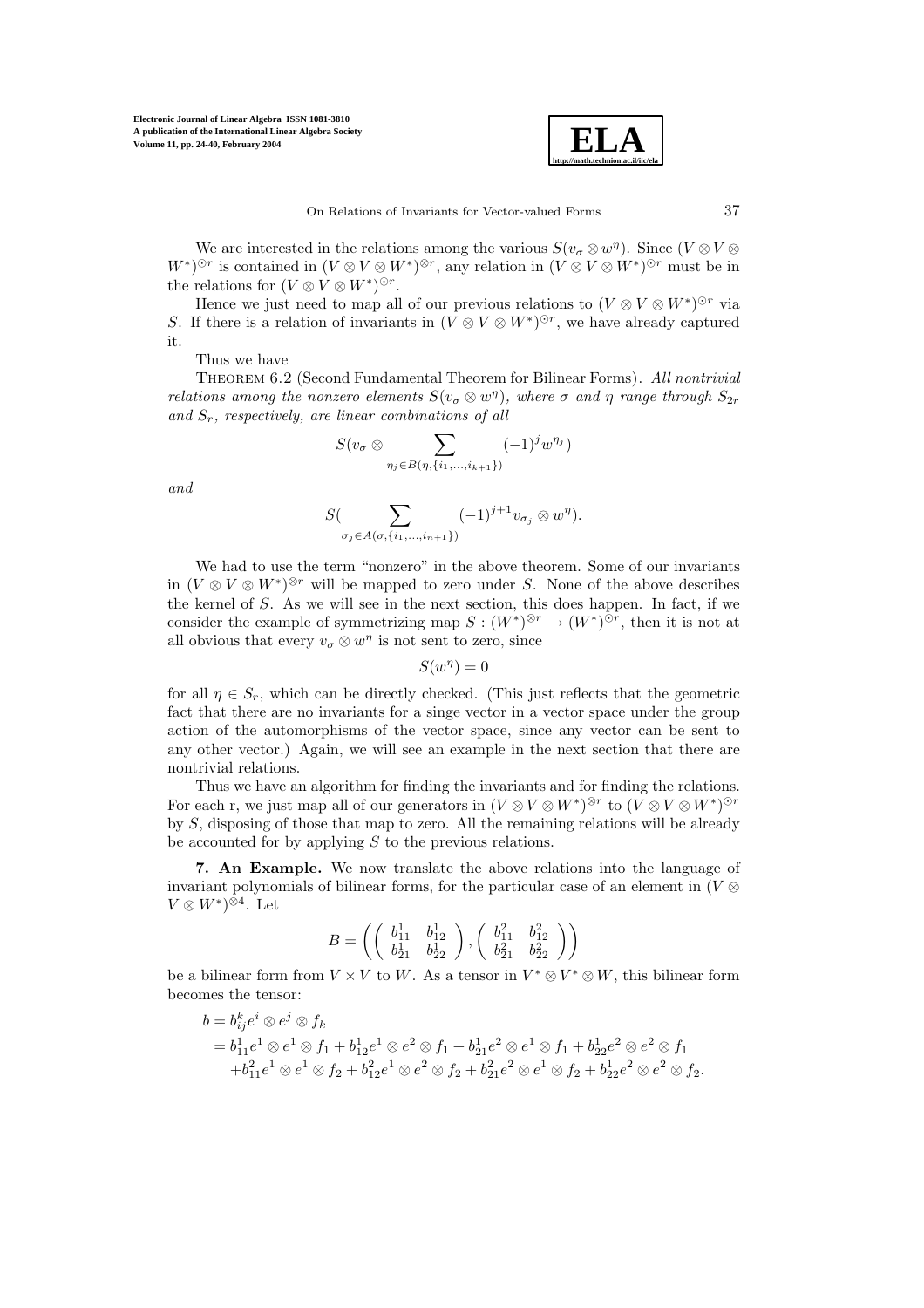

To see what the invariants  $v_{(23)(67)} \otimes w^{(1)}$ ,  $v_{(23)(67)} \otimes w^{(23)}$  and  $v_{(23)(67)} \otimes w^{(132)}$  are in terms of the variables  $b_{ij}^k$ , we have each act on the tensor  $b \otimes b \otimes b$ . Then, after a painful calculation, we get that

$$
\begin{aligned} v_{(23)(67)} \otimes w^{(1)}(b \otimes b \otimes b \otimes b) &= 0 \\ v_{(23)(67)} \otimes w^{(23)}(b \otimes b \otimes b \otimes b) &= 4b_{11}^1b_{22}^1b_{11}^2b_{22}^2+4b_{12}^1b_{22}^1b_{21}^2 \\ &\quad -8b_{12}^1b_{21}^1b_{11}^2b_{22}^2-8b_{11}^1b_{22}^1b_{12}^2b_{21}^2 \\ &\quad +4b_{11}^1b_{21}^1b_{12}^2b_{22}^2+4b_{21}^1b_{22}^1b_{11}^2b_{12}^2 \\ &\quad -2b_{22}^1b_{22}^1b_{11}^2b_{11}^2-2b_{11}^1b_{11}^1b_{22}^2b_{22}^2 \\ &\quad +4b_{12}^1b_{21}^1b_{12}^2b_{21}^2-2b_{21}^1b_{11}^1b_{12}^2b_{22}^2 \\ &\quad -2b_{12}^1b_{12}^1b_{21}^2b_{21}^2+4b_{11}^1b_{12}^1b_{21}^2b_{12}^2 \\ &\quad -2b_{12}^1b_{12}^1b_{21}^2b_{21}^2+4b_{11}^1b_{12}^1b_{21}^2b_{22}^2 \\ v_{(23)(67)} \otimes w^{(132)}(b \otimes b \otimes b \otimes b)=4b_{11}^1b_{22}^1b_{11}^2b_{22}^2+4b_{12}^1b_{22}^1b_{11}^2b_{21}^2 \\ &\quad -8b_{12}^1b_{21}^1b_{12}^2b_{22}^2+4b_{12}^1b_{22}^1b_{11}^2b_{22}^2 \\ &\quad +4b_{11}^1b_{21}^1b_{12}^2b_{22}^2+4b_{21}^1b_{12}^1b_{22}^2b_{22}^2 \\ &\quad +4b_{11}^1b_{21}^1b_{12}^
$$

Since  $v_{(23)(67)} \otimes w^{(23)}(b \otimes b \otimes b) = v_{(23)(67)} \otimes w^{(132)}(b \otimes b \otimes b)$  and since  $v_{(23)(67)} \otimes w^{(1)}(b \otimes b \otimes b) = 0$ , we see that our relations from the tensor language do translate to relations on the invariant polynomials in the  $b_{ij}^k$  terms.

Also, note that this means that

$$
S(v_{(23)(67)} \otimes w^{(1)}) = 0
$$

and hence  $v_{(23)(67)} \otimes w^{(1)}$  is in the kernel of the symmetrizing map  $S : (V \otimes V \otimes W)$  $W^*$ )⊗r →  $(V \otimes V \otimes W^*)^{\odot r}$ .

Of course, it is difficult to see what these invariants and relations actually measure. There must be geometry behind these formulas, though it is almost always hidden. There are times that we can understand some of the information contained in the formulas. As an example, we will now see why we chose  $r = 4$  for our example. We will see that for when the rank of  $V$  and  $W$  are both two, this is the first time we would expect any interesting invariants for bilinear forms. Consider the relation

$$
v_{(1)} - v_{(23)} + v_{(132)} = 0
$$

for  $V^* \otimes V^*$ . (This is the V-analogue of our earlier  $w^1 - w^{(23)} + w^{(132)} = 0$ .) Next we construct an invariant of  $(W)_0$  by letting  $k = 2$ ,  $r = 2$ , and  $\eta = id$ . This gives us the invariant  $w^{\eta} = f^{1} \otimes f^{2} - f^{2} \otimes f^{1}$ . Then a relation is

$$
(v_{(1)} - v_{(23)} + v_{(132)}) \otimes w^{\eta} = 0.
$$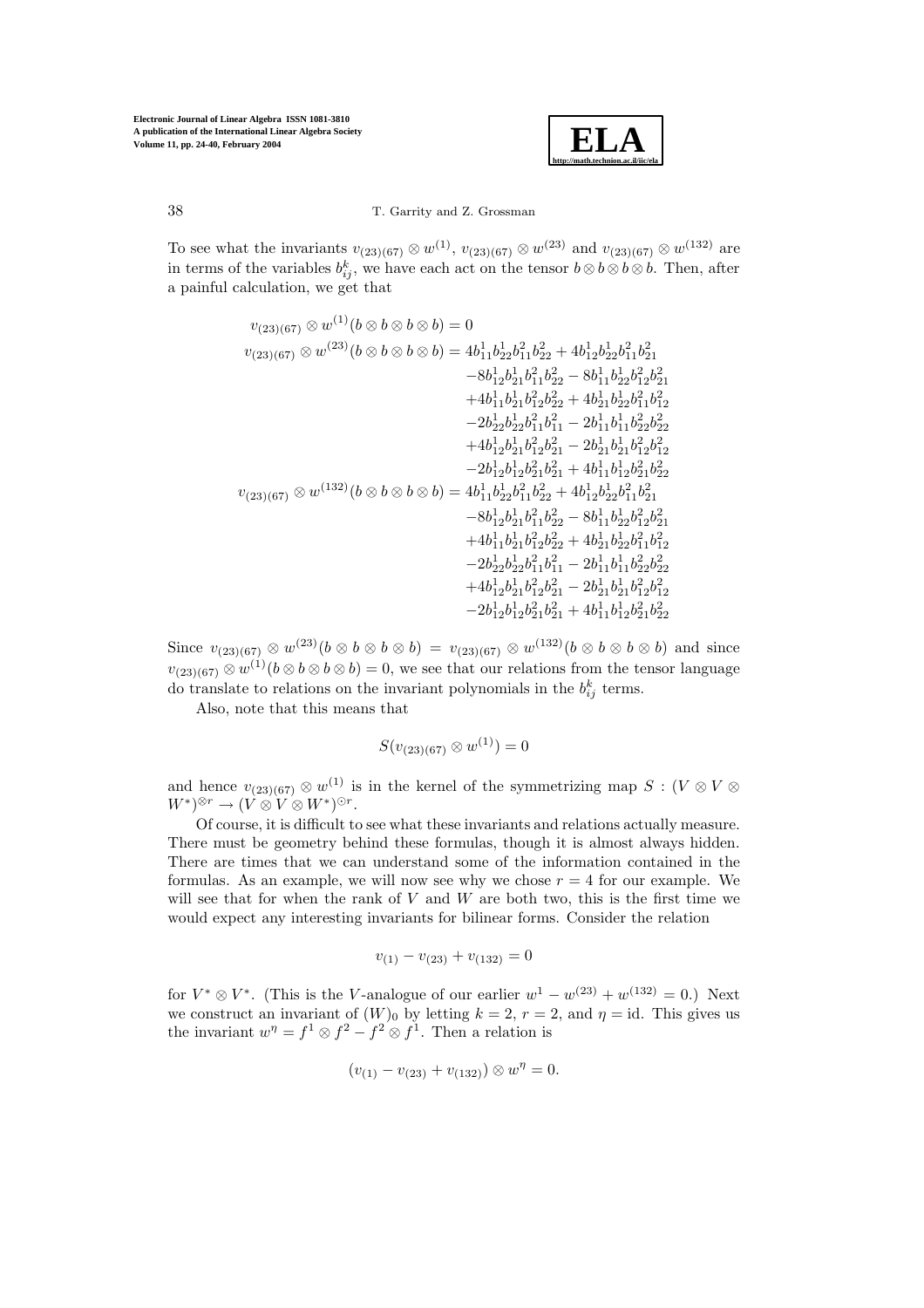

But this relation is not at all interesting when made into a statement about polynomials on the entries of a bilinear form, since each invariant becomes the zero polynomial:

$$
(v_{(1)} \otimes w^{\eta})(b \otimes b) = 0
$$
  

$$
(v_{(23)} \otimes w^{\eta})(b \otimes b) = 0
$$
  

$$
(v_{(132)} \otimes w^{\eta})(b \otimes b) = 0,
$$

following from a direct calculation.

When  $n = k = 2$ , the first time that interesting invariants can occur is indeed when  $r = 4$  (which is why our example has  $r = 4$ ), as we will now see. Start with our bilinear form

$$
B = (B_1, B_2) = \left( \begin{pmatrix} b_{11}^1 & b_{12}^1 \\ b_{21}^1 & b_{22}^1 \end{pmatrix}, \begin{pmatrix} b_{11}^2 & b_{12}^2 \\ b_{21}^2 & b_{22}^2 \end{pmatrix} \right)
$$

and consider the polynomial

$$
P(x,y) = det(xB_1 + yB_2)
$$
  
= det  $\begin{pmatrix} xb_{11}^1 + yb_{11}^2 & xb_{12}^1 + yb_{12}^2 \ xb_{21}^1 + yb_{21}^2 & xb_{22}^1 + yb_{22}^2 \end{pmatrix}$   
=  $(b_{11}^1 b_{22}^1 - b_{12}^1 b_{21}^1)x^2 + (b_{11}^1 b_{22}^2 + b_{22}^1 b_{11}^2 - b_{12}^1 b_{21}^2 - b_{21}^1 b_{12}^2)xy$   
+  $(b_{11}^2 b_{22}^2 - b_{12}^2 b_{21}^2)y^2$ ,

a polynomial that Mizner [8] used in the study of codimension two CR structures and which was mentioned earlier, independently, by Griffiths and Harris in the study of codimension two subvarieties of complex projective space [6]. Note that  $P(x, y)$  is homogeneous of degree two in the variables x and y. Let  $A \in GL(n, \mathbb{C})$  act on our bilinear form B. Thus we have B becoming  $(A^T B_1 A, A^T B_2 A)$ . Then the polynomial  $P(x, y)$  transforms as follows:

$$
\det(xA^T B_1 A + yA^T B_2 A) = |\det(A)|^2 \det(xB_1 + yB_2) = |\det(A)|^2 P(x, y).
$$

By looking at this polynomial, we have effectively eliminated the influence of the  $GL(n, \mathbb{C})$  action. In other words, one method for generating invariants of the bilinear form B under the action of  $GL(n, \mathbb{C}) \times GL(k, \mathbb{C})$  is to find invariants of the polynomial  $P(x, y)$  under the action of  $GL(k, \mathbb{C})$ . The action of  $GL(k, \mathbb{C})$  is just the standard change of basis on the variables  $x$  and  $y$ . For degree two homogeneous polynomials in two variables, it is well know that the only invariant is the discriminant. (See Chapter One of [11]; recall, for the polynomial  $Ax^2 + Bxy + Cy^2$ , that the discriminant is  $B^2 - 4AC$ .) Thus for our bilinear form B, the invariant corresponding to the discriminant of the polynomial  $\det(xB_1 + yB_2)$  will be

$$
\begin{aligned} (b_{11}^1b_{22}^2+b_{22}^1b_{11}^2-b_{12}^1b_{21}^2-b_{21}^1b_{12}^2)^2-4(b_{11}^1b_{22}^1-b_{12}^1b_{21}^1)(b_{11}^2b_{22}^2-b_{12}^2b_{21}^2),\end{aligned}
$$

which can be checked is

 $(-1/2)v_{(23)(67)} \otimes w^{(23)}$ .

Again, we have added this last part only to emphasis that there is geometry and meaning (though largely unexplored) behind the mechanical, almost crude, invariants that this paper generates.